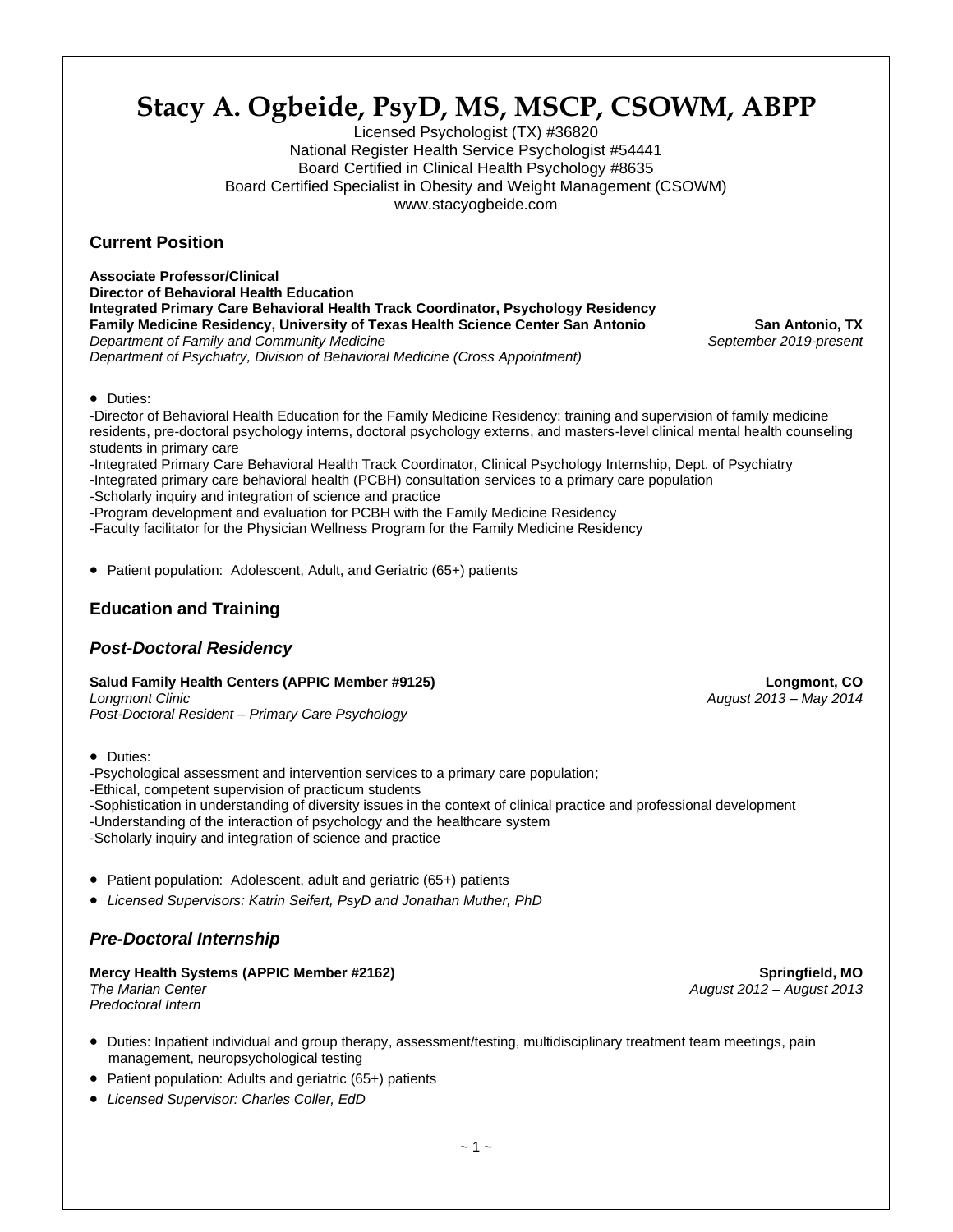| <b>Education</b>                                                                                                                                                                                                                                                                                                                                                                 |                              |
|----------------------------------------------------------------------------------------------------------------------------------------------------------------------------------------------------------------------------------------------------------------------------------------------------------------------------------------------------------------------------------|------------------------------|
| Fairleigh Dicksinson University (APA designated postdoctoral program in psychopharmacology)<br>Postdoctoral Masters of Science (MS)<br>Concentration: Clinical Psychopharmacology<br>GPA: 3.7/4.0                                                                                                                                                                                | Teanack, NJ<br>2017-2020     |
| The School of Professional Psychology at Forest Institute (APA Accredited)<br>Doctor of Psychology - Clinical Psychology<br>Concentrations: Primary Care Psychology and Pain Management<br>GPA: 3.9/4.0                                                                                                                                                                          | Springfield, MO<br>2008-2013 |
| <b>Doctoral Dissertation (9/08-10/11):</b> The primary focus of the research study was to examine whether objective<br>socioeconomic status or subjective socioeconomic status will be related to sleep status in a sample of primary care patients.<br>Other variables that were examined include: subjective stress levels, physical activity levels, blood pressure, and BMI. |                              |

**Dissertation Chair**: Christopher A. Neumann, PhD

**University of Central Oklahoma Edmond, OK**

*Master of Science – Wellness Management: Health Studies May 2008 GPA: 3.9/4.0*

**Master's Thesis (1/07-5/08):** "The Relationship between BMI and Subjective Well-Being in Females During Early Young Adulthood;" Edmond, OK. The primary focus of the research study was to determine which BMI levels have a negative impact on quality of life and how an intervention in young adulthood could prohibit the chance of developing an obesityrelated disease during middle and late adulthood. **Thesis Chair**: C. Diane Rudebock, RN, EdD.

### **Wittenberg University Springfield, OH**

*Bachelor of Arts May 2006 Major: Spanish Literature Minors: Psychology and Biology*

**Publications**

Trepal, H., Lloyd-Hazlett, J., **Ogbeide, S.,** Anderson, A., & Cruz, T*. (in progress, data analysis).* Supervisors' experiences with counselor trainees in primary care behavioral health.

Strano-Burton, R., Knight, C., Trepal, H., Lloyd-Hazlett, J., & **Ogbeide, S.** (*under review).* Integrating primary care behavioral healthcare in counselor training: A focus group study.

Houston, B., & **Ogbeide, S.** (under review). Moral drifting and COVID-19 Precautions: The impact on team stress levels in primary care.

Young, A., & **Ogbeide, S.** (under review). When do I refer out? Shared Decision Making in the Primary Care Behavioral Health model for higher levels of care.

Datta, P. & **Ogbeide, S.** (2021, April 23). Working therapeutically with pateints with kidney disease. *Journal of Health Service Psychology.* https://doi.org/10.1007/s42843-021-00036-3

**Ogbeide, S.** (2020, November). "A Mindful Heart:" Stress management tools for patients living with Heart Disease and Chronic Kidney Disease. *The Kidney Citizen, 12*, 8-9. https://www.dpcedcenter.org/wp-content/uploads/2020/11/issue-12 nov-2020.pdf

**Ogbeide, S.** (2020, November). Social capital and mentorship: Tools from the precipice for early career professionals. *The Health Psychologist,* https://div38healthpsychologist.com/2020/11/20/social-capital-and-mentorship-tools-from-the-precipicefor-early-career-professionals/

**Ogbeide, S.**, Young, A., Houston, B., & Knight, C. (2020). Treating Post-traumatic Stress Disorder with a Prolonged Exposure protocol within Primary Care Behavioral Health: A case example. *Journal of Clinical Psychology is Medical Settings.* doi: https://doi.org/10.1007/s10880-020-09747-z

Lloyd-Hazlett, J., Knight, C., **Ogbeide, S.,** Trepal, H., & Blessing, N. (2020). Strengthening the Behavioral Health Workforce: Spotlight on PITCH. *The Professional Counselor, 10*(3), 306-317. *doi:* 10.15241/jlh.10.3.306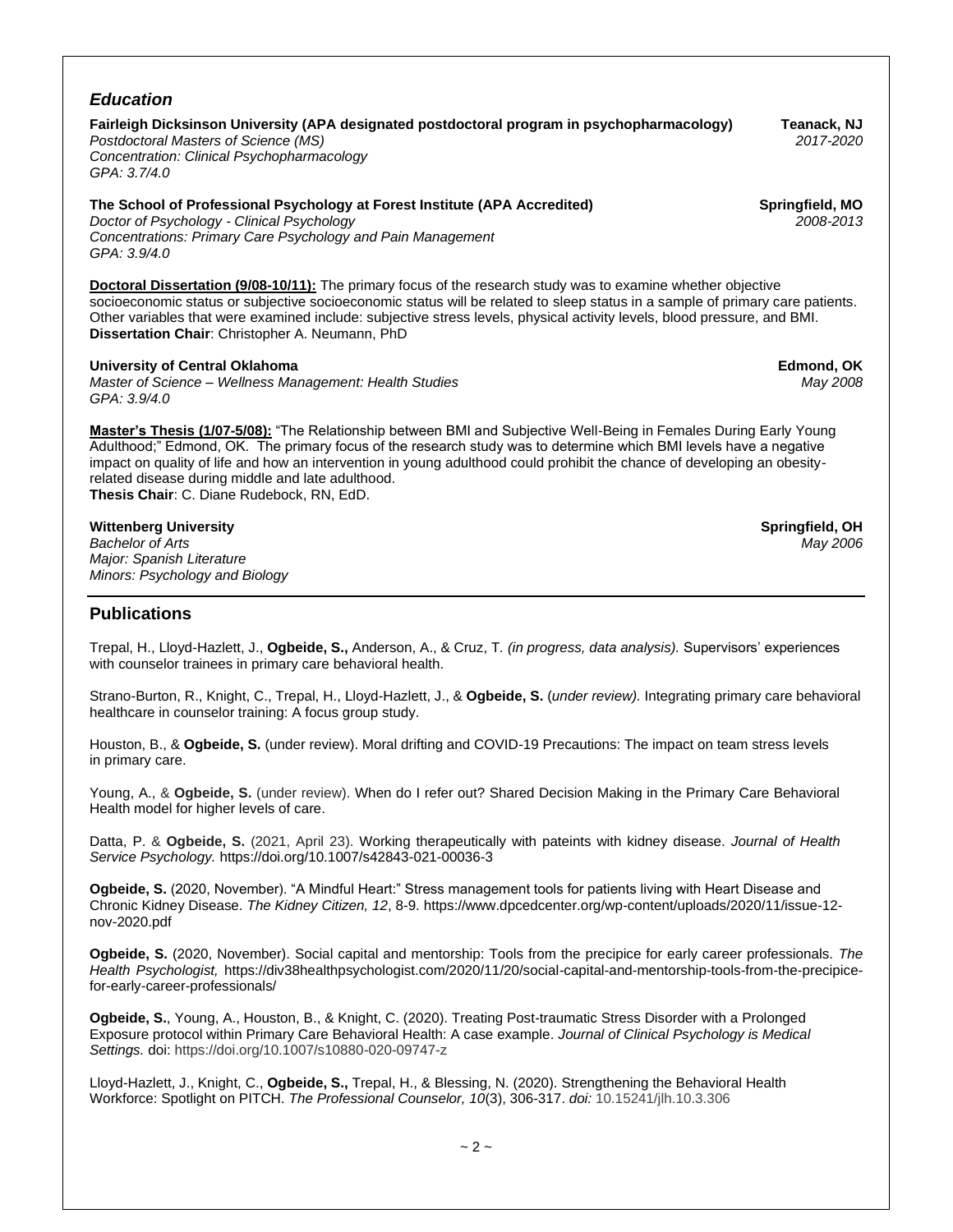Kanzler, K. E., & **Ogbeide, S.** (2020). Addressing trauma and stress in the COVID-19 pandemic: Challenges and the promise of integrated primary care. *Psychological Trauma: Theory, Research, Practice, and Policy.* Advance online publication[. http://dx.doi.org/10.1037/tra0000761](http://dx.doi.org/10.1037/tra0000761)

Zubatsky M., Williams-Reade J., Bayona J., Mendenhall T.J., **Ogbeide S.,** Wong A.G. (2020). Professional Perspectives of the 'Self' in Their Journey Through Medicine. In: Zubatsky M., Williams-Reade J. (eds). *Self of the Therapist in Medical Settings.* AFTA SpringerBriefs in Family Therapy. Springer, Cham. doi: https://doi.org/10.1007/978-3-030-39271-0\_7

Pederson, C. L., & **Ogbeide, S. A.** (2019) Diagnosing and Caring for Patients with Postural Orthostatic Tachycardia Syndrome in Primary Care. *Journal of Health Science Education, 3*(4), 1-4. doi: 10.0000/*JHSE*.1000167

Datta, P., & **Ogbeide, S. A.** (2019). Managing chronic kidney disease: Considerations for behavioral health intervention in primary care. *Practice Innovations.* Advance online publication. <http://dx.doi.org/10.1037/pri0000101>

Buck, K., Williamson, M., **Ogbeide, S.** & Norberg, B. (2019, July 2). Family Physician Burnout and Resilience: A Cross-Sectional Analysis. *Family Medicine*, Online First, doi: 10.22454/FamMed.2019.424025

**Ogbeide, S.** (2018, December). One Size Doesn't Fit All: Applying Flexibility to the Primary Care Behavioral Health Model with Transient Populations. *Harvard Public Health Review, 20*, 1-5. Link:<http://harvardpublichealthreview.org/drstacyo/>

Turner, B., & **Ogbeide, S.** (2018, November). Self-Management for Chronic Pain in Primary Care: A Multimodal approach may meet a multitude of needs. *Practical Pain Management, 18*(9), 45-50.

Darnall, B, et al. **(Ogbeide, S.;** 2018, November). International Stakeholder Community of Pain Experts and Leaders Call for an Urgent Action on Forced Opioid Tapering. *Pain Medicine*, pny228,<https://doi.org/10.1093/pm/pny228>

**Ogbeide, S. A.,** Landoll, R. R., Nielsen, M. K., & Kanzler, K. E. (2018, October 11). To go or not go: Patient preference in seeking specialty mental health versus behavioral consultation within the Primary Care Behavioral Health Consultation Model. *Families, Systems, & Health*. Advance online publication[. http://dx.doi.org/10.1037/fsh0000374](http://dx.doi.org/10.1037/fsh0000374)

**Ogbeide, S**. (2018, July 19). An exploratory pilot of "A Mindful Heart": A group-cased approach for stress management in primary care. *Practice Innovations.* Advance online publication. http://dx.doi.org/10.1037/pri0000072

Bauman, D., Beachy, B, & **Ogbeide, S. A.** (2018). Stepped care and behavioral approaches for diabetes management in integrated primary care. In W. O'Donahue & A. Maragakis (Eds), *Principle-based stepped care and brief psychotherapy for integrated care settings.* New York, NY: Springer Science, Business Media, LLC. [https://link.springer.com/chapter/10.1007/978-3-319-70539-2\\_15](https://link.springer.com/chapter/10.1007/978-3-319-70539-2_15)

**Ogbeide, S. A.** (2017). Review of Integrated behavioral health in primary care: Step-by-step guidance for assessment and intervention (Second edition). [Review of the book *Integrated behavioral health in primary care: Step-by-step guidance for assessment and intervention (Second edition).* C. L. Hunter, J. L. Goodie, M. S. Oordt & A. C. Dobmeyer]. *Families, Systems, & Health, 35*(3), 391[. http://dx.doi.org/10.1037/fsh0000275](http://psycnet.apa.org/doi/10.1037/fsh0000275)

Runyan, C., Carter-Henry, S., & **Ogbeide, S. A.** (2017). Ethical challenges unique to the Primary Care Behavioral Health (PCBH) Model. *Journal of Clinical Psychology in Medical Settings.* Advance online publication. doi:10.1007/s10880-017- 9502-2.

Stermensky G, & **Ogbeide, S.** (2017) Rural provider attitudes toward the use of social media for patient engagement and retention: A brief report. *International Journal of Complementary and Alternative Medicine, 6*(6). doi: 10.15406/ijcam.2017.06.00207

**Ogbeide, S.** (2017, Jan/Feb.). Integrated care offers opportunities for ECPs. *The National Psychologist, 26*(1).

**Ogbeide, S.**, Stermensky, G., II, & Rolin, S. (2016, May 16). Integrated Primary Care Behavioral Health for the Rural Older Adult. *Practice Innovations*. Advance online publication. http://dx.doi.org/10.1037/pri0000022

**Ogbeide, S. A.**, & Fitch-Martin, A. (2016). Cancer pain management: Implications for Psychologists. *Psychology, Community, & Health, 5* (1), 61-79. doi: http://dx.doi.org/10.5964/pch.v5i1.144

**Ogbeide, S. A.**, & Neumann, C. A. (2015). Sleep and the social matrix: Determinants of health status beyond objective social status. *Psychology, Community, & Health, 4*(1), *39-52.* doi:10.5964/pch.v4i1.107

**Ogbeide, S. A.** (2014, Spring). Social isolation and incontinence: The impact of problem-solving therapy on activity levels in older adults. *The New Journal of Geriatric Care Management.*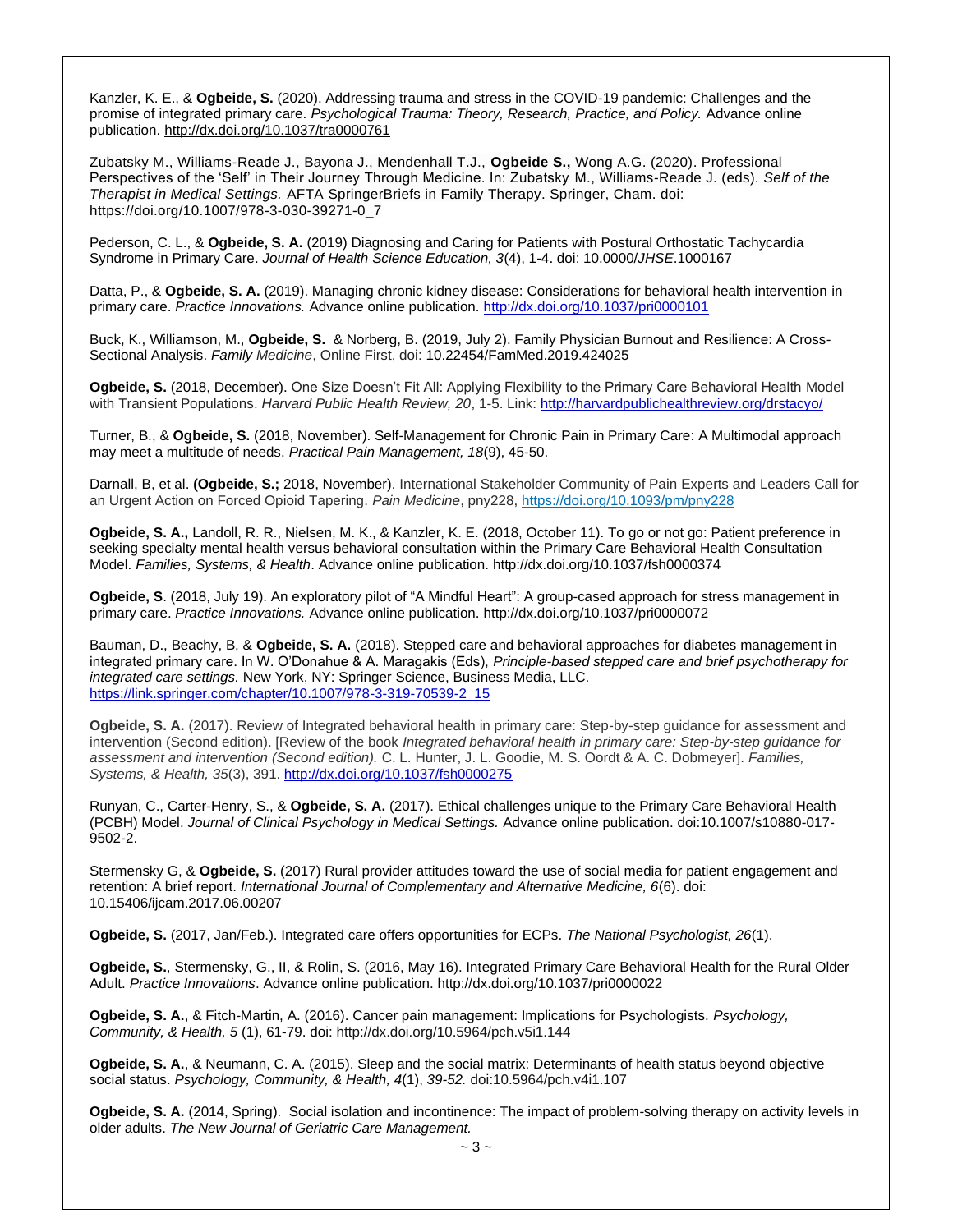**Ogbeide, S. A.,** Bauman, D., Beachy, B., Neuhaus, C., & Leftwich, M. (2013). The non-physician clinician experience: Attitudes towards communication and collaborative care. *Psi Chi Journal of Psychological Research, 18(1), 20-26.*

**Ogbeide, S. A.** (2011). Motivational interviewing with older adults: Enhancing health behavior change. *Psychotherapy Bulletin, 46*(3), 37-40.

**Ogbeide, S. A.**, & Neumann, C. A. (2011). Knowledge of late life depression and aging among a sample of primary care nonphysician clinicians. *American Journal of Psychological Research, 7*(1), 19-30.

**Ogbeide, S. A.**, Neumann, C. A., Sandoval, B. E., & Rudebock, C. D. (2010). Gender differences between body weight and psychological well-being during young adulthood: A brief report. *New School Psychology Bulletin, 8(*1), 41-46*.*

**Ogbeide, S. A.,** Sorocco, K. H., & Neumann, C. A. (2009). Experiential learning and aging attitudes: A pilot study. *Psychologists in Long Term Care Fall Newsletter, 23*(3), 5-6.

**Ogbeide, S. A.** (2009). Ethical issues in survey research. *Eye on Psi Chi, 14*(1), 30-33.

### **Faculty Development and Leadership Activities**

**Mentor,** *Mentoring Underrepresented Faculty for Academic Excellence***, Society of Teachers of Family Medicine (STFM; 07/2020-present):** The STFM Underrepresented in Medicine (URM) Initiative, supported by the STFM Foundation,

is working to:

- Increase the percentage of URM family medicine faculty, and
- Increase the number of solutions-focused, adaptable URM leaders within and across our healthcare system

The goals of this program are to do the following:

**Mentorship**

- Create opportunities for developing meaningful relationships that lead to career advancement and leadership
- Develop mentors who have the skills to help URM students, residents, and faculty improve resiliency, satisfaction, and retention

#### **Leadership**

- Increase the percentage of URM family medicine faculty in leadership positions
- Raise awareness of the structural barriers to URM achievement

#### **URM Faculty Pipeline**

- Increase the percentage of URM family medicine faculty
- Increase the percentage of URM community preceptors who receive resources to improve their teaching skills

#### **Scholarship**

• Increase the percentage of URM faculty who have the skills to produce scholarly research

#### **Small group Mentor,** *Behavioral Science/Family Systems Educator Fellowship***, Society of Teachers of Family**

**Medicine (03/2019-present):** This competitive, yearlong fellowship is for family medicine faculty who have responsibility for coordinating or teaching the behavioral science/family systems curriculum. Preference is given to applicants with 1 to 5 years of experience as a faculty member. The Behavioral Science/Family Systems Educator Fellowship uses a structured learning curriculum of core content and formalized mentoring. The fellowship will help fellows:

-Better understand the medical culture

-Build a personalized professional development plan

partnering, consultation, research and advocacy.

-Integrate behavioral science and family systems core principles into the practice of family medicine

-Plan, create, and present a scholarly project at a national conference

-Grow professionally through strong mentoring relationships with seasoned behavioral science/family systems educators and physicians

**Member, Board of Directors, Collaborative Family Healthcare Association (01/2019-present):** Board Member for the Collaborative Family Healthcare Association (CFHA). Mission Statement: The Collaborative Family Healthcare Association promotes comprehensive and cost-effective models of healthcare delivery that integrate mind and body, individual and family, patients, providers and communities. CFHA achieves this mission through education, training,

## Fellow, Society of Behavioral Medicine (SBM) Mid-Career Leadership Institute (04/2021-04/2022): The purpose of the

SBM Leadership Institute is to turn participant fellows into more effective leaders by fostering self-awareness and the development of leadership skills. At the conclusion of the year-long institute, fellow will assess and deepen their inherent leadership qualities; acquire skills such as managing collaborative teams, influencing, and mentoring; connect with other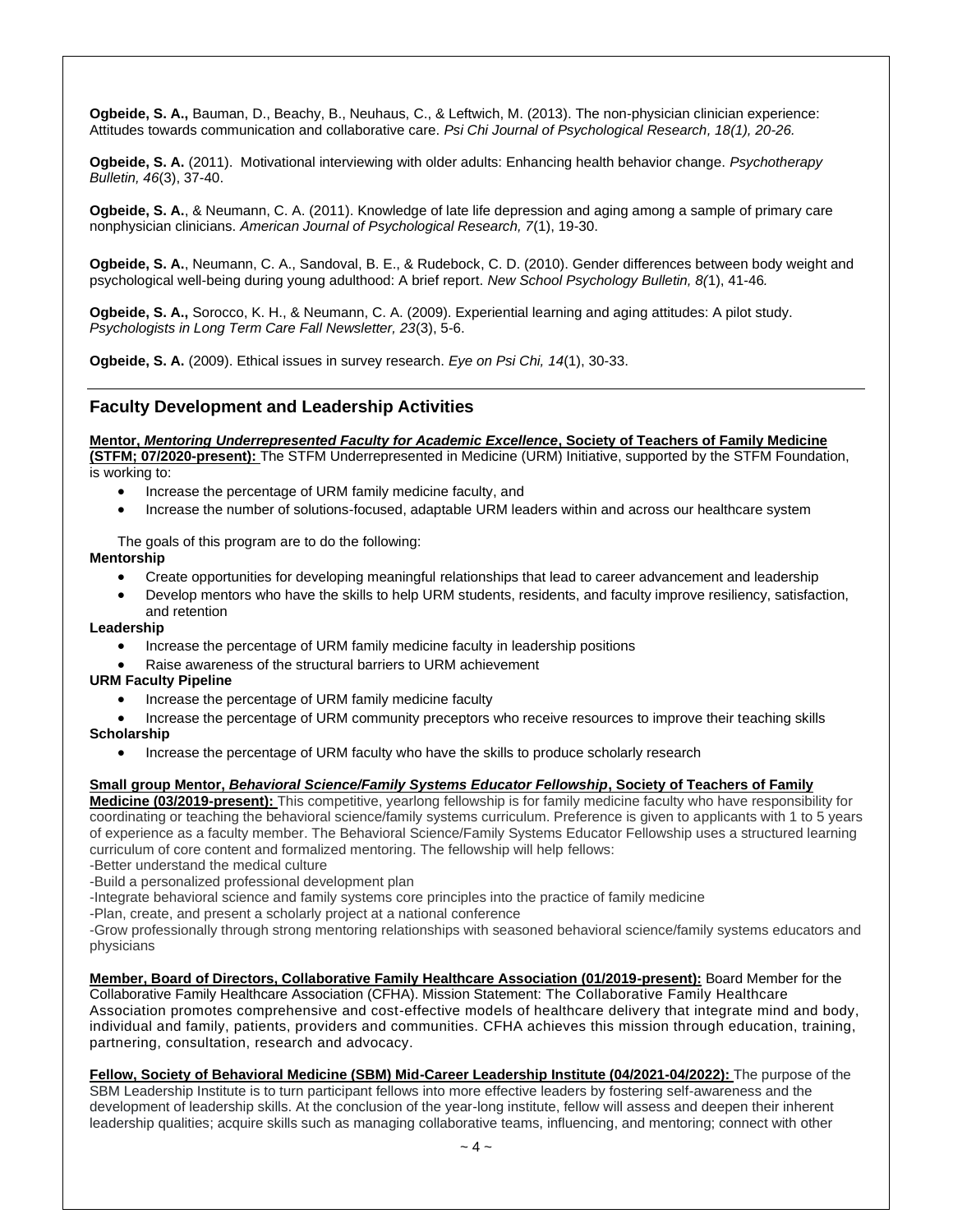mid-career professionals who share a desire to become highly effective leaders; and learn from and be mentored by leaders in the field of behavioral medicine.

**Integrated Primary Care Advisory Group Member (1/2021-present):** The Office of Health & Health Care Financing within the American Psychological Association(APA) Practice is establishing an Integrated Primary Care (IPC) Advisory Group. This new IPC Advisory Group will collaborate with APA staff to address issues related to integrated behavioral health in primary care. Topics may include primary care model articulation, payment structures, and new billing codes required (e.g., for consultation and other non-face-to-face services).

**Advisory Steering Committee for the Development of Clinical Practice Guidelines, Advisory Group Member (1/2021 present):** The scope of work of the Advisory Steering Committee includes: (1) design and assessment of the policies and procedures by which the American Psychological Association (APA) develops clinical practice guidelines; (2) selection of topics for development of clinical practice guidelines; (3) recommendations to the APA Board of Directors of individuals to serve on clinical practice guideline development panels; (4) formulation of policies for commissioning and utilizing independent systematic reviews of empirical research to inform the development of clinical practice guidelines; (5) planning of the structure and format of guideline documents and related products; (6) designing strategies for enhancing dissemination and implementation of clinical practice guidelines; (7) evaluation of the effectiveness and impacts of clinical practice guidelines; and (8) provision of progress reports to the Board of Directors and other APA governance groups.

**Course Director (01/2018-present):** Course Director for the continuing education course titled: *Brief Motivational Interviewing: Tools for Clinical Practice*; Center for Lifelong Learning, School of Nursing, UT Health San Antonio. Recipients: Nurses and Social Workers.

**Conference Co-Chair (03/2016-10/2017):** Conference Co-Chair for the 2017 Collaborative Family Healthcare Association Annual Conference (Houston, Texas).

**Co-Chair (01/2016-1/2018):** Co-Chair of the Primary Care Behavioral Health Special Interest Group of the Collaborative Family Healthcare Association.

## **Service/Scholarly Activities and Committee Assignments**

**Consultant and Trainer (01/2016-present):** Primary trainer for Primary Care Behavioral Health Strategies, LLC; technical assistance for primary care behavioral health (PCBH) consultation model implementation and practice.

**Advisor (06/14-present):** Advisor for Mental Health America of Greater Houston's Integrated Health Care Initiative; Mission: Through a collective impact approach, we advance sustainable integrated health care. Our work includes training and technical assistance; communities of practice; and implementation of collaborative efforts with primary and behavioral health providers, health systems, payors, and institutions of higher education, such as medical schools. Current projects: -Integrated Health Care ECHO – Lead Faculty

-Primary Care Behavioral Health Implementation Coaching (Pediatric primary care practices) – Lead Faculty

**Advisory Council Member (4/2019-present):** Advisory Council Member for the Dialysis Patient Citizens (DPC) Education Center. The mission of the DPC Education Center is to empower kidney disease patients through education, with continual collaboration from health professionals.

**Member, UT Health SA Student Health and Wellness Committee (09/2018-08/2021):** Member of the Student Health and Wellness Committee; serve in an advisory and consultative capacity to the President and Vice President for Academic, Faculty and Student Affairs. Serve to evaluate the health needs of the student body and to make recommendations on policies, procedures, and programs necessary to address student health needs.

**American Board of Clinical Health Psychology (ABCHP) Board Member (10/2019-present):** Early Career Board Member at large for the ABCHP.

**American Board of Clinical Health Psychology (ABCHP) Oral Examiner (03/2019-present):** Oral examiner for the board certicication process for the ABCHP.

**Member, UT Health SA Psychology Residency and Fellow Training Committee (07/2017-present):** Member and Faculty Advisor/Preceptor for the Department of Psychiatry's Psychology Residency and Fellow Training Committee at UT Health SA.

**Member, UT Health SA Wellness Committee (08/2016-present):** Member of the Graduate Medical Education Wellness Committee at UT Health SA

**Committee Member (11/2014-present):** Subject Matter Expert for the Obesity and Weight Management Specialist Practice Analysis Advisory Committee. Commission on Dietetic Registration, Academy of Nutrition and Dietetics.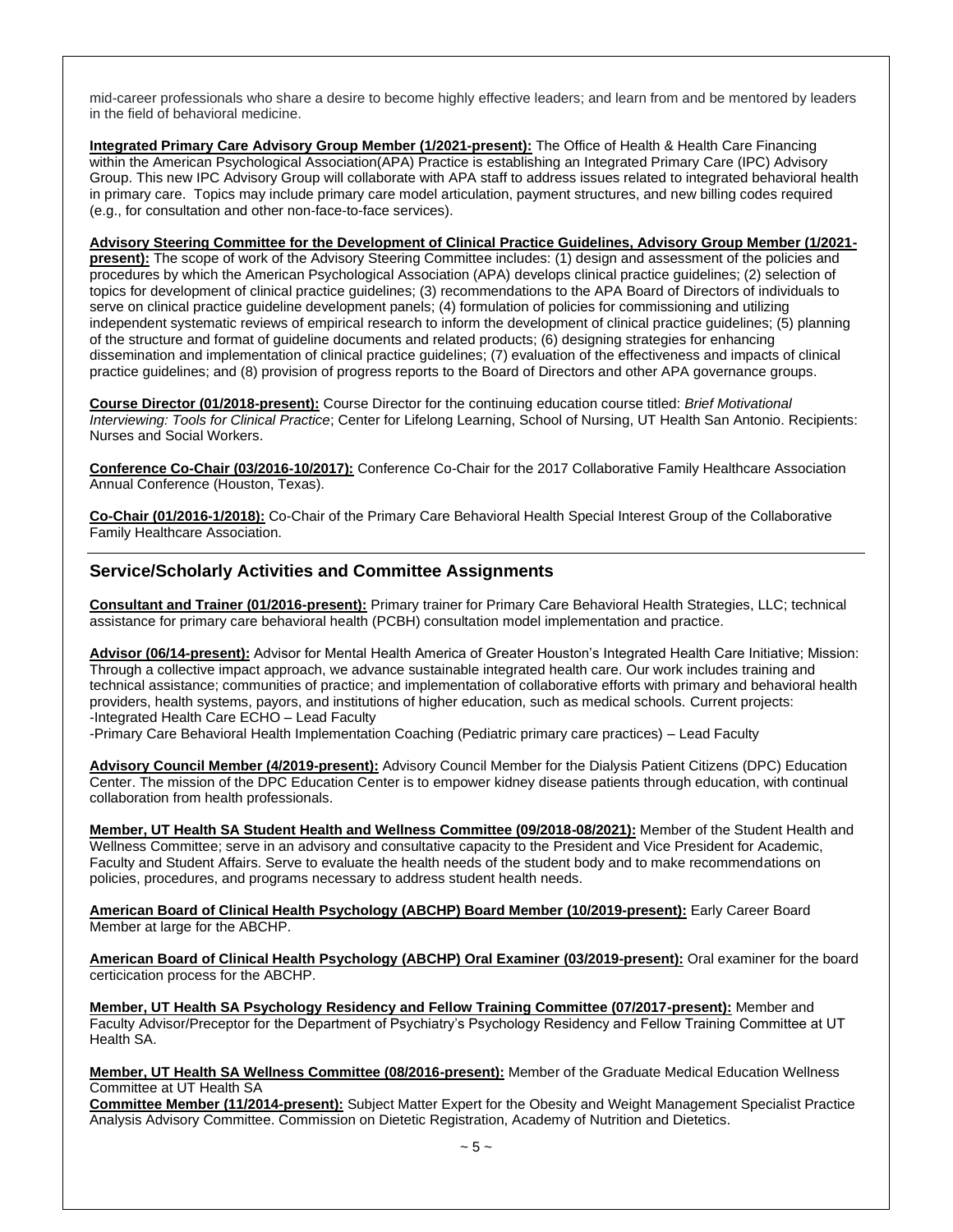**Committee Member (09/2015-present):** Member of the Residency Research Network of Texas (RRNeT) - a practice-based research network focused on improving family physicians' interest and skills in research and to find answers to clinical questions that are relevant to family medicine patient populations in Texas.

**Conference Committee Member (12/2018-present):** Conference Steering Committee Member for the Society for Teachers of Family Medicine Conference on Practice an Quality Improvement.

**Editorial Board Member (03/14-present):** Peer reviewer on the editorial board for the American Psychological Association journal, Translational Issues in Psychological Science*.*

**Editorial Board Member (03/14-present):** Peer reviewer on the editorial board for the journal of the Society of Teachers of Family Medicine, *Family Medicine.*

**Committee Member (01/2018-present):** Committee member for the Crohn's & Colitis Foundation Chapter Medical Advisory Committee (CMAC) - Mission Committee. Committee members tasks include: actively advising Foundation staff on programs, guiding policy and actively participating in conference calls and in-person meetings.

**Scholarly Project Advisory Committee Member (01/2020-12/2020):** Scholarly Project Advisory Committee Member for Tammy Harris, PA-C, Assistant Professor, School of Health Professions, UT Health San Antonio; Program: Doctor of Medicine Science, University of Lynchburg

**ReACH Center Scholar, UT Health SA (09/2019-08/2020):** Research Scholar for the Center for Research to Advance Community Health (ReACH). The mission of the ReACH Center is to to promote the health of South Texas residents, especially its majority Hispanic population, through comparative effectiveness research. ReACH brings together researchers from diverse disciplines and community partners to evaluate quality of care and implement culturally appropriate models of care that will result in optimal health outcomes.

**Committee Member (01/2019-8/2019):** Committee member for the Texas Academy of Family Physicians Behavioral Health Task Force. The goal of this task force is to create actionable steps that will assist primary care providers in integrating advanced behavioral health services into their clinics.

**Committee Member (07/2018-12/2019):** Member of Our Lady of the Lake University's Discipline Specific Advisory Board of the Doctor of Psychology (PsyD) Program (APA-accredited). In this role, I serve as a content expert, providing the PsyD program faculty with consultation on how wellt they are addressing Discipline Specific Knowledge and the 9 Profession Wide Competencies required by Commission on Accreditation of the American Psychological Association.

**External Consultant (5/2016-12/2018):** Project Title: Primary Care Behavioral Health Implementation. Description: The *Sí Texas* is a project powered by the Corporation for National and Community Service's Social Innovation Fund (SIF) as a federal pass-through to Methodist Healthcare Ministries of South Texas (MHM), to support proven approaches to addressing critical social issues and help strengthen the channel of state and local governments and service providers to implement *Sí Texas: Social Innovation for a Healthy South Texas*. The University of Texas Rio Grande Valley Si Texas Project will replicate the Primary Care Behavioral Health model championed by Drs. Kirk Strosahl and Patricia Robinson of Mountainview Consulting Group, at the two current Family Residency Programs associated with McAllen Medical Center and Doctor's Hospital at Renaissance. The purpose of the grant is three-fold: to provide a model for best practices; to increase access to care; and to, by implementing an integrated behavioral health model, prepare young physicians to think about the health care of tomorrow as an integrated, inter-professional endeavor.

**Committee Member (11/2017-09/2018):** Committee member for Bexar County (San Antonio, TX) Joint Opioid Task Force; Four key initiatives: 1) Increasing the use of overdose reversal drugs by first responders; 2) Improved provider training on evidence-based prescribing and dispensing of opioid-based pharmaceutical products; 3) Increasing access to and awareness of treatment options; and 4) Improving community education on the safe disposal of prescribed drugs and the effects of prescriptions opioids and heroin.

**Conference Committee Member (01/2018-11/2018):** Conference Committee Member for the 2018 Texas Psychological Association Annual Conference (Frisco, Texas).

**Member at Large – Early Career Focus (01/2017-12/2017):** Executive committee member for the Bexar County Psychological Association, San Antonio, Texas.

**Editorial Board Member (11/10-10/13:** Peer reviewer on the editorial board for the *Graduate Student Journal of* Psychology at Teachers College, Columbia University.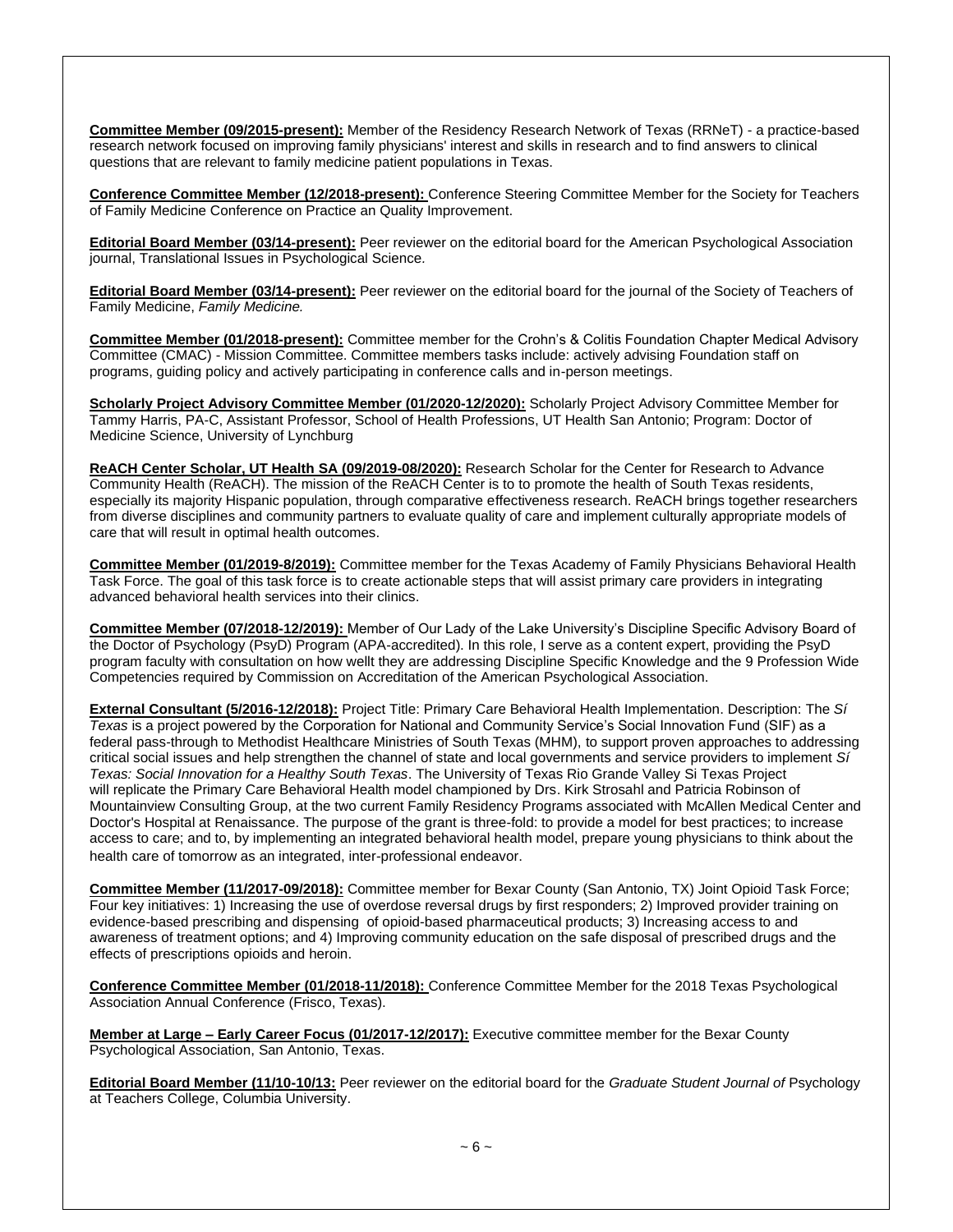**Society of Behavioral Medicine Integrated Primary Care Special Interest Group (01/13-12/15):** Served as a newsletter liaison for the Integrated Primary Care Special Interest Group.

**American Psychological Association Division 38 Health Research Council (10/11-7/15):** Member for the APA Division 38 (Health Psychology) Health Research Council.

**Editorial Board Member (01/12-12/15:** Peer reviewer on the editorial board for the *Journal of Interprofessional Care.*

**Master's Thesis Committee Member (08/13-5/14):** Project Title: "Interventions of Acceptance and Commitment Therapy for Patients with Chronic Pain." Student: Sharline Shah; Institution: The School of Professional Psychology at Forest Institute.

**Abstract Reviewer (03/14-5/14):** Abstract reviewer for the 2014 Annual Meeting of the North American Primary Care Research Group.

**ESPO Student Poster and Paper Award Chair (09/12):** Student Poster and Paper Award Chairperson for the Emerging Scholars and Professionals Organization of the Gerontological Society of America.

**Abstract Reviewer (06/12):** Served as a peer reviewer for abstracts for the 2013 National Multicultural Conference and Summit.

**Abstract Reviewer (01/12):** Served as a peer reviewer for rapid communication abstracts for the 2012 Society of Behavioral Medicine Annual Convention.

**Associate Editor (03/11-03/14):** Reviewer for the Clinical Edition of the Psychologists in Long Term Care, Inc. Newsletter.

**Ad-Hoc Editorial Board Member (08/10-12/13):** Ad-Hoc peer reviewer on the editorial board for the *New School Psychology Bulletin*.

**Abstract Reviewer (02/11):** Served as a peer reviewer for workshop abstracts for the 2011 National Conference for College Women Student Leaders.

**Abstract Reviewer (11/10-01/11):** Served as a peer reviewer for rapid communication abstracts for the 2011 Society of Behavioral Medicine Annual Convention.

**Gerontological Society of America, ESPO (01/10-08/10):** Newsletter Task Force Team Member.

**Editorial Board Member (08/09-08/10):** Served as a peer reviewer on the editorial board for the *New School Psychology Bulletin*.

**Abstract Reviewer (05/09):** Reviewed poster, paper, and symposium abstracts from the behavioral sciences section for the 2009 Gerontological Society of America Annual Convention.

### **Mentoring**

| <b>Academic Family Medicine Faculty:</b>                                  |              |
|---------------------------------------------------------------------------|--------------|
| Michelle Rodriguez, MD                                                    | 2019-2021    |
| Brittany Houston, PsyD                                                    | 2020-present |
|                                                                           |              |
| <b>Post-Doctoral Psychology Fellows:</b>                                  |              |
| Brittany Houston, PsyD                                                    | 2019-2020    |
| Mian-Li Ong, PhD                                                          | 2019-present |
| Alex Young, PsyD                                                          | 2020-present |
| <b>Pre-Doctoral Psychology Interns:</b>                                   |              |
| Alex Young, MA                                                            | 2019-2020    |
| Erika Jonietz, MA                                                         | 2018-2019    |
| Sarah Swetzig, MA                                                         | 2019-2020    |
| Alexandra Snead                                                           | 2020-present |
| <b>Mentoring Underrepresented Faculty for Academic Excellence (STFM):</b> | 2020-preesnt |
| Jazma Phelps, MD                                                          |              |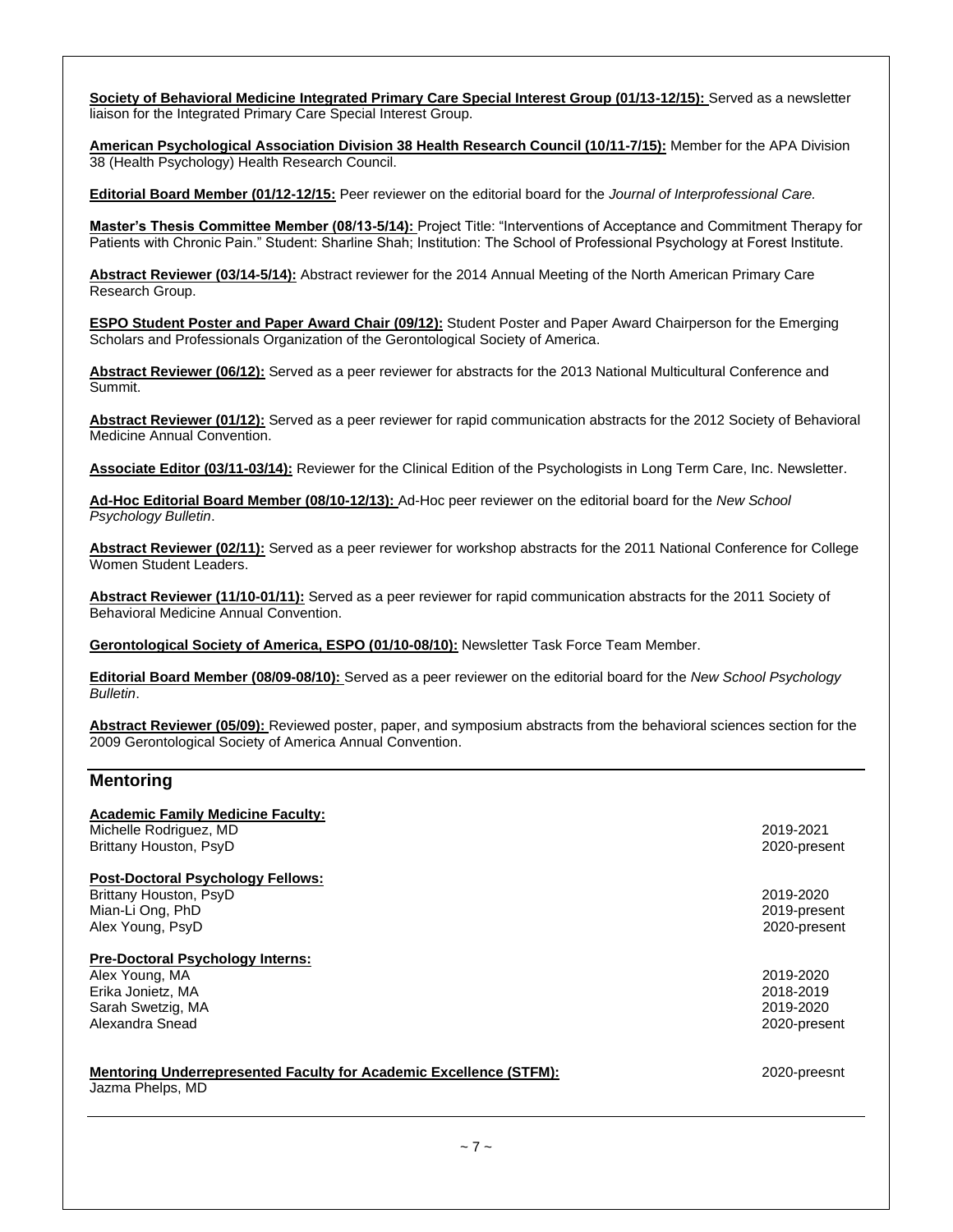# **Past Research Activities**

**Doctoral Research Project (9/12-12/12):** "A Mindful Heart" – the primary focus of this research project was to develop and test a short-term skills-based stress management group program for hypertensive patients in a primary care setting. **Faculty Sponsor:** Christopher A. Neumann, PhD

**Doctoral Research Project (3/10-12/11):** The primary focus of this research project was to examine attitudes toward collaborative care and the patient-provider relationship in a sample of non-physician clinician (physician assistant and nurse practitioner) students. **Research supervisor:** Michael Leftwich, PhD

**Program Development (10/09-12/11):** The adult healthy lifestyles program *A Healthier You!* adapted to children and adolescents located in local school districts near Springfield, Missouri. **Project Chair**: Glenna Weis, PhD

**Research Project (6/10-10/11):** "Understanding the behavioral health needs of a primary care clinic"; The focus of this project was to examine the behavioral health needs of an uninsured/underinsured primary care population. In addition, we attempted to better understand factors that may predict collaborative care efforts which include factors associated with making and keeping specialty mental health appointments. **Research supervisor**: Christopher A. Neumann, PhD

**Research Assistant (9/09-12/10):** APA Division 12, Section II (Clinical Geropsychology) Education Committee Project; Assisted with data collection from psychology graduate programs about geropsychology training. **Project Chair**: Erin E. Emery, PhD

**Doctoral Research Project (5/09-12/10):** The focus of this project was to examine the knowledge of aging and late-life depression among a sample of non-physician clinicians in the primary care setting. **Research supervisor**: Christopher A. Neumann, PhD

**Doctoral Research Project (2/09-5/10):** The focus of the project was to examine the psychometric properties of the Medical Anxiety Survey. **Research supervisor:** Phil Pegg, PhD

**Doctoral Research Project (11/08-12/09):** "The Impact of Gerontology Coursework on the Attitudes and Knowledge of Clinical Psychology Students;" Springfield, MO. **Research supervisor**: Christopher A. Neumann, PhD

**Prevention/Research Assistantship (8/07-12/07):** University of Oklahoma Health Sciences Center and Schools for Healthy Life Styles; Oklahoma City, OK. Facilitated a psycho-educational health promotion program for elementary school students. **Supervisor**: Barbara Terral, MA.

**Undergraduate Research Project (WU) (10/05-5/06):** "Personality, Stress, and Heart Health;" Springfield, OH. The primary focus of the research study was the investigation of individual synergistic effects of hostility and waist-hip ratio on cardiovascular reactivity to a laboratory stressor. **Research supervisor**: Diane B.V. Bonfiglio, PhD.

# **Past Work Experience**

**Assistant Professor/Clinical Family Medicine Residency, University of Texas Health Science Center San Antonio San Antonio, TX** *Department of Family and Community Medicine September 2015-August 2019 Department of Psychiatry, Division of Behavioral Medicine (Cross Appointment)*

• Duties:

-Integrated primary care behavioral health (PCBH) consultation services to a primary care population -Scholarly inquiry and integration of science and practice -Program development and evaluation (PCBH model and family medicine curricula development) -Behavioral Science education, training and supervision of family medicine residents, pre-doctoral psychology interns (primary care rotation primary supervisor), doctoral psychology externs, and masters-level clinical mental health counseling students in primary care

-Faculty facilitator for the Physician Wellness Program for the Family Medicine Residency

• Patient population: Adolescent, Adult, and Geriatric (65+) patients

**Behavioral Health Consultant – Healthcare for the Homeless - Houston Instructor, Baylor College of Medicine All and Security College of Medicine Houston, TX** *Department of Family and Community Medicine May 2014-September 2015*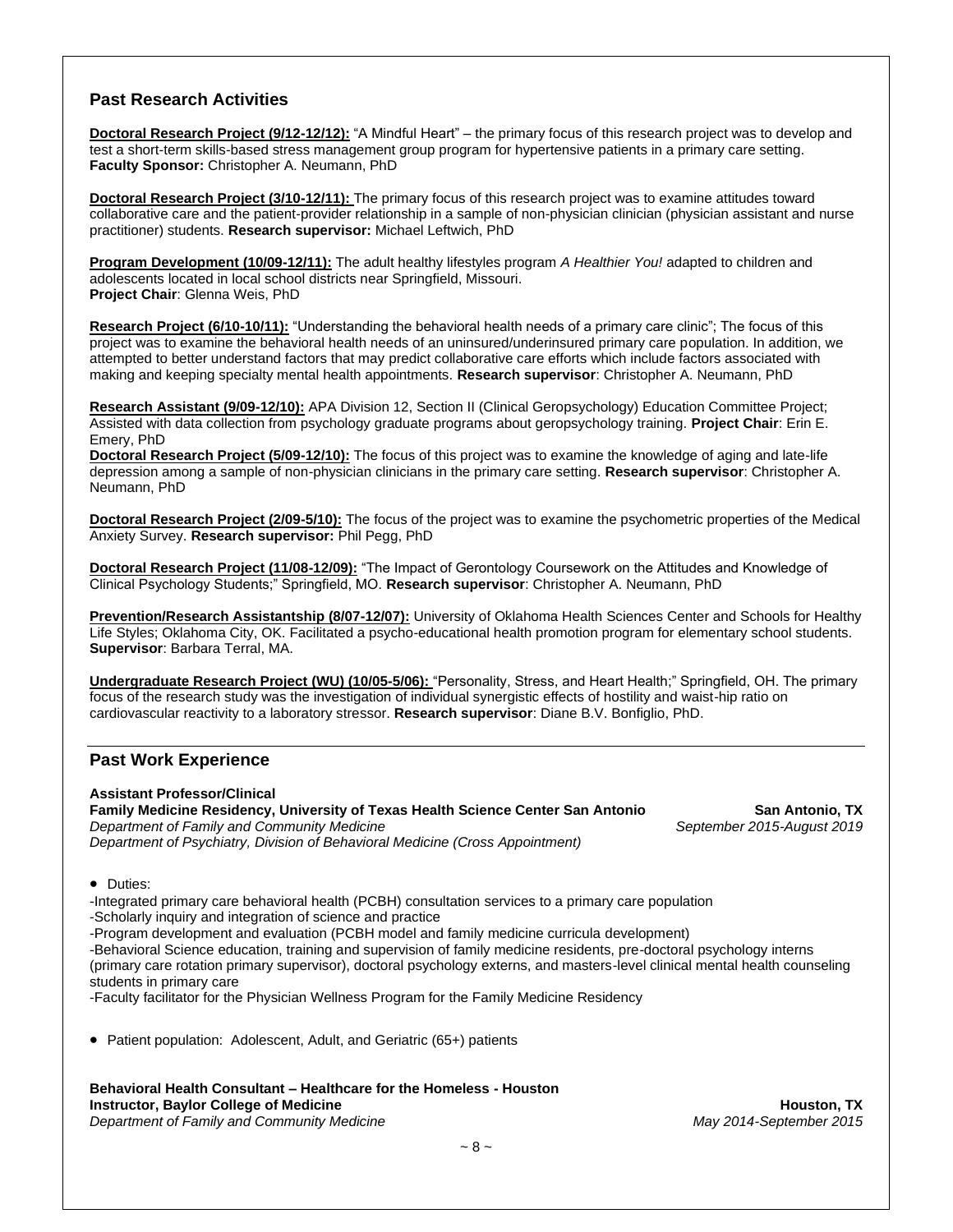• Duties:

- Integrated primary care behavioral health (PCBH) consultation services to a primary care population

-Understanding of the interaction of psychology and the healthcare system

-Scholarly inquiry and integration of science and practice

-Program development and evaluation

-Education and training of medical and health professions students

- Patient population: Adult and geriatric (65+) patients
- *Licensed Supervisor (May 2014 – August 2014): Jeff Reiter, PhD, ABPP*

# **The School of Professional Psychology at Forest Institute Springfield, MO**

- Assisted graduate students in the writing process
- Discussed strategies for writing in a variety of discursive modes including course papers, theses, dissertations, conference proposals, articles for publication, and personal statements
- Collaborated with students and faculty in establishing and maintaining the Center's objectives
- *Supervisor: Judith Gonzalez, PsyD, LMFT*

#### **University of Oklahoma Health Sciences Center Oklahoma City, OK**

*College of Medicine January 2008 – June 2008 Department of Geriatric Medicine – Oklahoma Geriatric Education Center Senior Project Assistant*

- Assisted in the development of geriatric and gerontology training needs of health professionals
- Assisted in identifying the gaps in scientific methodology of evaluating educational initiatives
- *Supervisor: Tom Teasdale, DrPH*

#### **University of Central Oklahoma Edmond, OK**

*Department of Human Environmental Sciences June 2006-May 2008 Graduate Student Assistant*

- Assisted with paperwork of various courses offered in the department
- Assisted with administrative tasks
- Assisted professors in preparation and evaluation of course work
- *Supervisor: Lori Hedinger*

# **University of Central Oklahoma Edmond, OK**

*Upward Bound High School Academic Tutor*

- Tutored students in various academic subjects
- Supervised evening study sessions
- *Supervisor: Pam Edwards*

*Department of Languages and Literature January 2006-May 2006 Spanish Tutor*

- Tutored students in various Spanish courses
- Supervised study hall sessions
- *Supervisor: Christine McIntyre, PhD*

*Department of Languages and Literature Foreign Language Lab Assistant*

**Wittenberg University Springfield, OH**

**Wittenberg University Springfield, OH**

*Writing Center Fellow August 2009 – July 2010*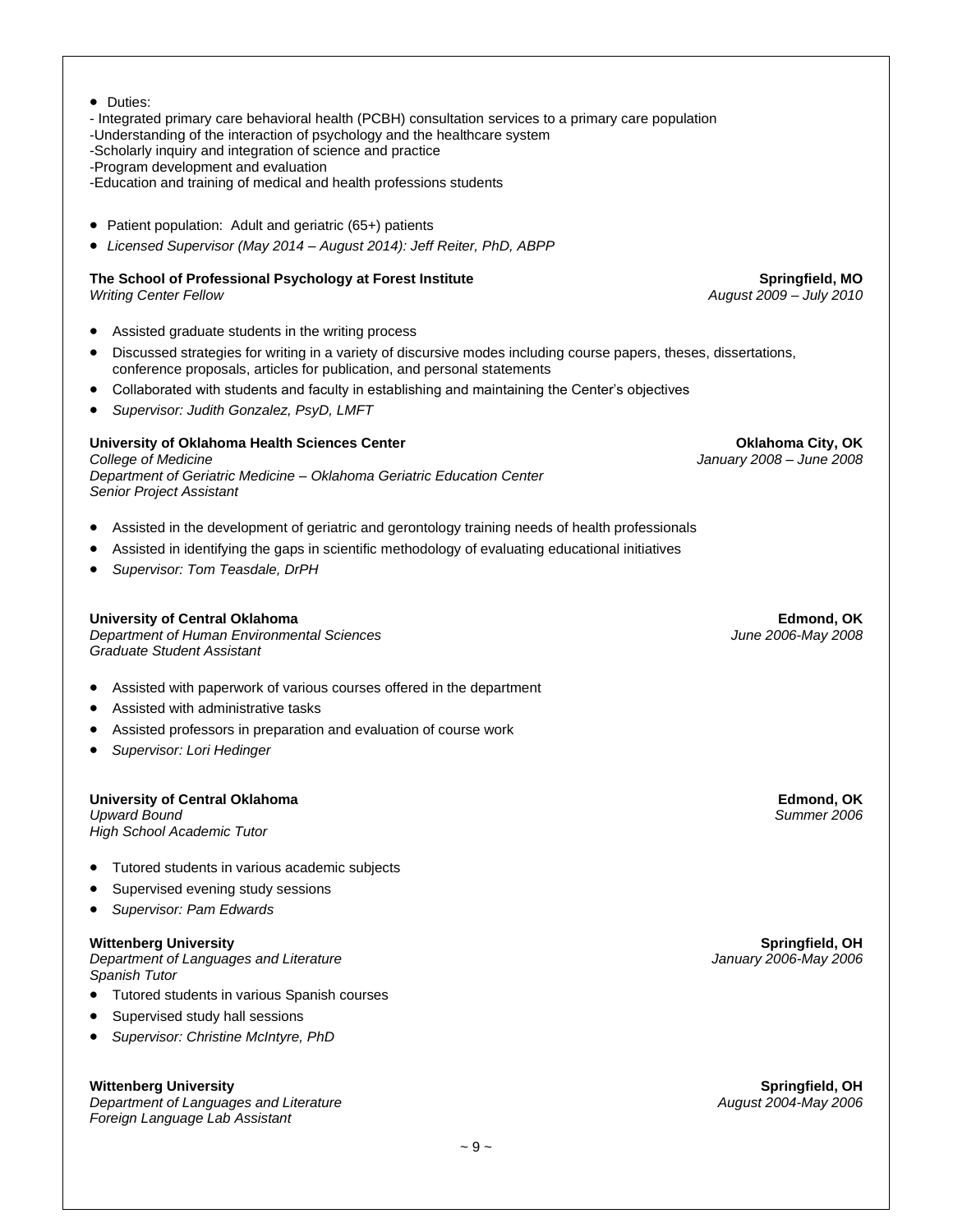- Supervised the Foreign Language Lab
- Assisted students and faculty in the use of equipment and software
- Assisted the Lab Manager in computer lab maintenance sessions
- Assisted faculty and students in the development of multi-media projects
- *Supervisor: Arantxa Martin, PhD*

# **Other Related Experience**

#### **Guatemala Summer Immersion Program Antigua, Guatemala Antigua, Guatemala**

*Wittenberg University – Department of Languages and Literature**Summer 2005*

- 4 weeks of intensive Spanish study in Antigua, Guatemala and surrounding communities
- Assisted in the construction of classrooms for an elementary school in the village of Santa Isabel
- *Program Coordinator: John Cantrell*

# **Academic Teaching Experience**

**University of Texas San Antonio San Antonio, TX** *Adjunct Lecturer 2018– Present*

- Courses:
- Integrated Behavioral Health in Primary Care I and II (Seated and Online)
- Recipients: Masters in Clinical Mental Health Counseling students

# **Our Lady of the Lake University San Antonio, TX** Antonio, TX

- Courses:
- Integrated Behavioral Health Care (Seated and Online)
- Motivational Interviewing (Seated and Online)
- Cognitive and Behavioral Therapies (Seated and Online)
- Focused Acceptance and Commitment Therapy (Seated)
- Psychopharmacology for Psychologists in Training (Online)
- Recipients: Doctor of Psychology (PsyD) students

#### **Drury University Springfield, MO**

*Adjunct Instructor 2011 – 2018*

- Courses:
- Writing for the Behavioral Sciences (Online and Seated)
- Medical Sociology (Online)
- Personality Theory in Psychology (Online)
- Psychology of Adult Development (Online)
- Recipients: Undergraduate students

#### **Arizona State University Phoenix, AZ**

- Courses:
- Professional Writing Skills (Online)
- Research Methods I (Online)

*Adjunct Instructor 2017– Present*

*Faculty Associate**July 2015 – August 2016*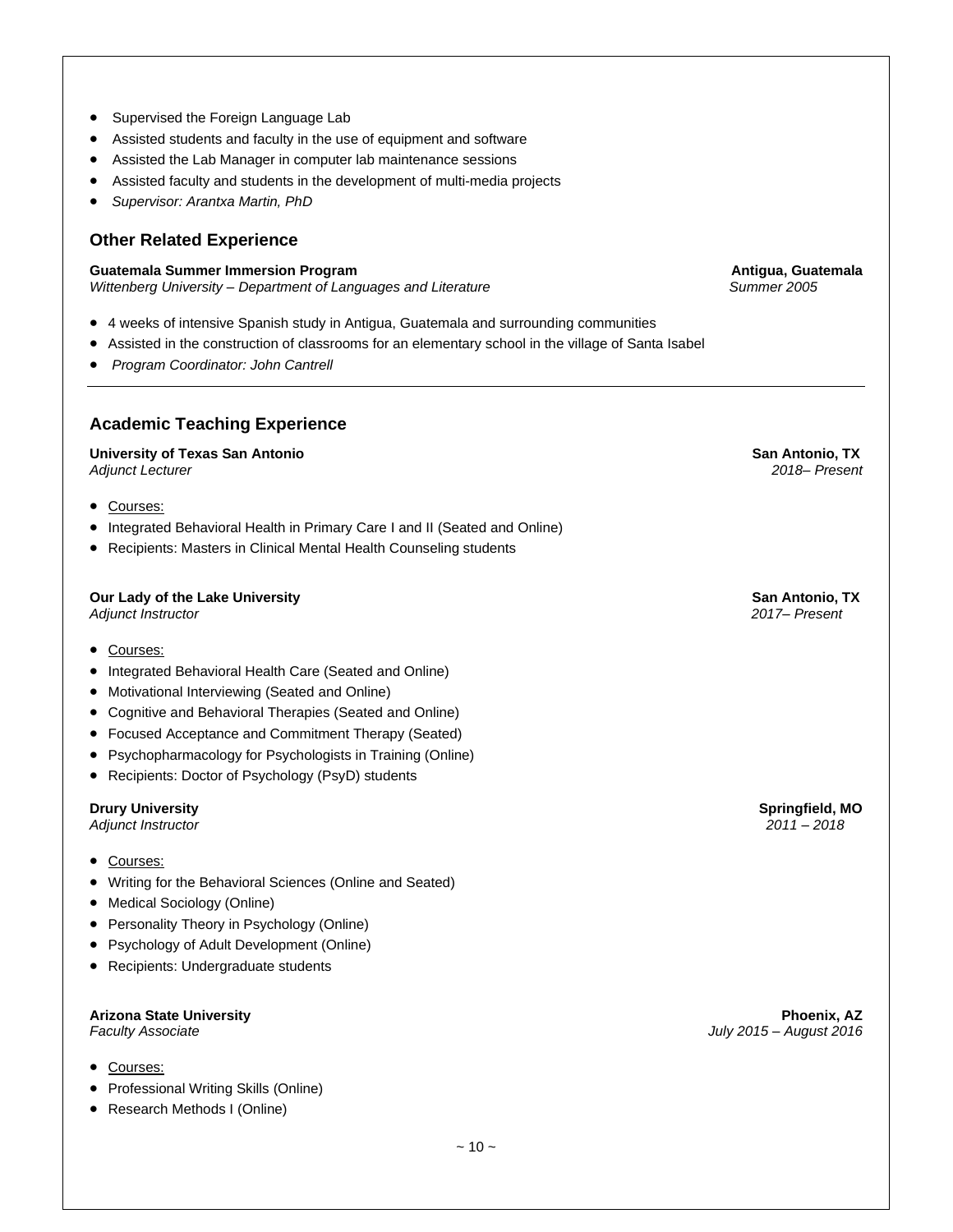| Recipients: Doctor of Behavioral Health Students (Clinical Track)                                                                                                                                                                                                                                                                                                                                      |                                                |
|--------------------------------------------------------------------------------------------------------------------------------------------------------------------------------------------------------------------------------------------------------------------------------------------------------------------------------------------------------------------------------------------------------|------------------------------------------------|
| <b>Southern New Hampshire University</b><br>Adjunct Instructor                                                                                                                                                                                                                                                                                                                                         | <b>Manchester, NH</b><br>$2014 - 2016$         |
| Courses:<br>٠<br>Introduction to Psychology (Online)<br>Health Psychology (Online)<br>٠<br>Lifespan Development (Online)<br>Recipients: Undergraduate students                                                                                                                                                                                                                                         |                                                |
| <b>Vatterott College</b><br>Adjunct Instructor                                                                                                                                                                                                                                                                                                                                                         | Springfield, MO<br>$2010 - 2013$               |
| Courses:<br>Introduction to Psychology (Ground and Online Campus)<br>Medical Terminology and Anatomy (Online Campus)<br>$\bullet$<br><b>Medical Transcription (Online Campus)</b><br>Introduction to Health Information Technology (Online Campus)<br>Patient Safety and Education in the Medical Office (Online Campus)<br>Recipients: Medical assisting students (Associate of Occupational Studies) |                                                |
| The School of Professional Psychology at Forest Institute<br>Adjunct Instructor                                                                                                                                                                                                                                                                                                                        | Springfield, MO<br>$2011 - 2013$               |
| • Courses: Capstone Seminar; Group Intervention                                                                                                                                                                                                                                                                                                                                                        |                                                |
| • Recipients: Master of Arts in Counseling/Clinical Psychology Students                                                                                                                                                                                                                                                                                                                                |                                                |
| The School of Professional Psychology at Forest Institute<br><b>Teaching Assistant</b>                                                                                                                                                                                                                                                                                                                 | Springfield, MO<br>$2010 - 2011$               |
| • Courses:<br>-Fundamentals and Techniques of Assessment<br>-Health Psychology<br>-Capstone Seminar<br>-Lifespan Development                                                                                                                                                                                                                                                                           |                                                |
| • Recipients: Master of Arts in Counseling Psychology Students                                                                                                                                                                                                                                                                                                                                         |                                                |
| $\bullet$<br>Duties:<br>-Facilitated the completion of course requirements (papers, presentations)<br>-Assisted students with specific concerns related to materials covered in lecture or class readings<br>-Assisted with classroom activities and facilitating group discussions<br>-Provided support activities – such as media files and film clips – for class lecture                           |                                                |
| • Instructors: Adam Andreassen, PsyD (Assessment); Jason Engel, PsyD (Health);<br>Megan Weaver, MS (Capstone); Ann Colvin, PsyD (Lifespan)                                                                                                                                                                                                                                                             |                                                |
| The School of Professional Psychology at Forest Institute<br>Teaching/Lab Assistant                                                                                                                                                                                                                                                                                                                    | Springfield, MO<br>August 2010 - December 2010 |
| • Course: Cognitive Assessment                                                                                                                                                                                                                                                                                                                                                                         |                                                |
| • Recipients: Doctoral-level clinical psychology students                                                                                                                                                                                                                                                                                                                                              |                                                |
| Duties:<br>٠<br>-Facilitated the completion of course requirements (practice administrations, presentations)<br>-Assisted students with specific concerns related to materials covered in lecture, lab, or class readings<br>-Assisted with cognitive assessment lab activities (WAIS-IV, WISC-IV, and WASI practice administrations)                                                                  |                                                |

• *Professor: Phil Pegg, PhD*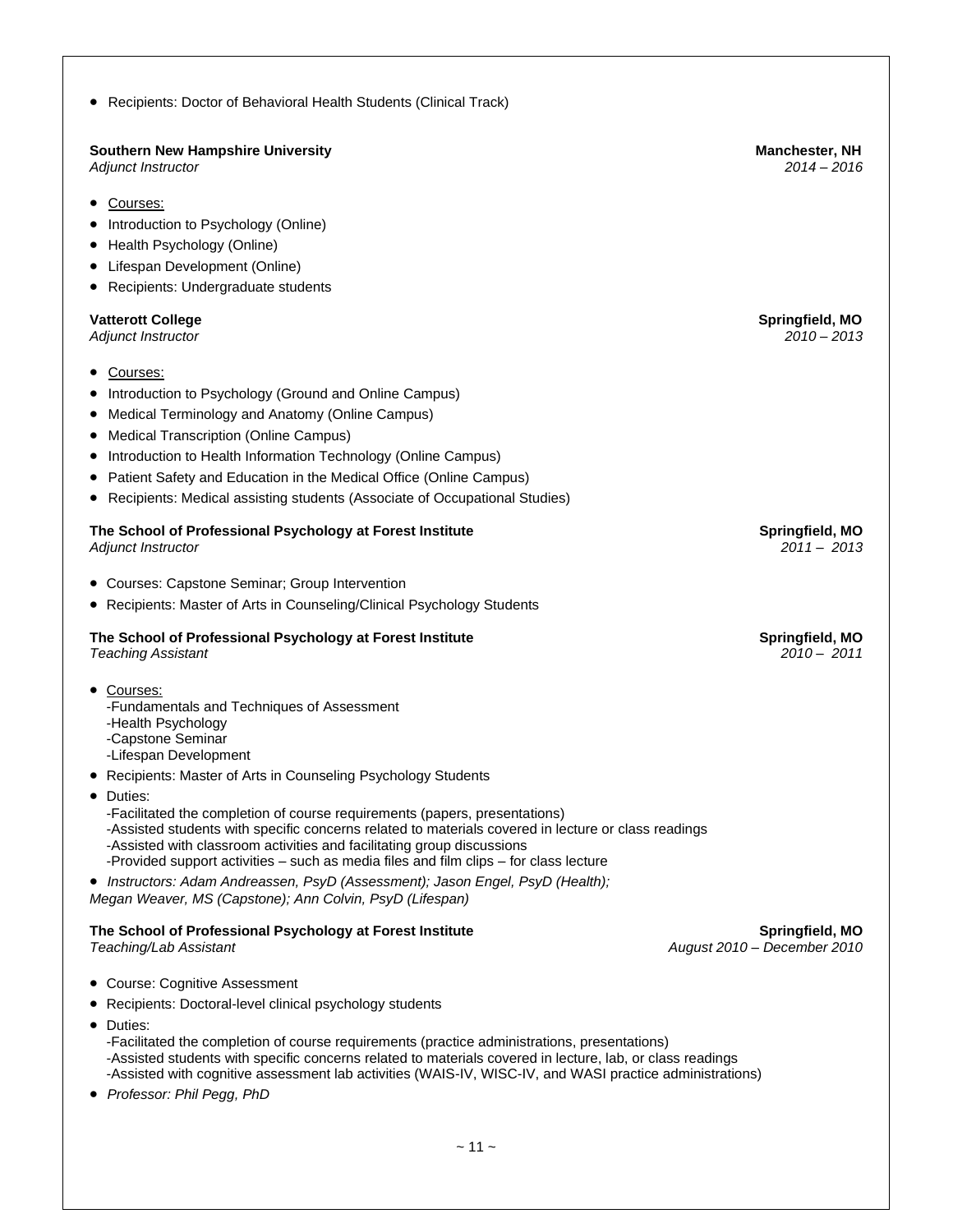$~12$  ~ **The School of Professional Psychology at Forest Institute Springfield, MO** *Teaching Assistant June 2010-August 2010* • Course: Psychopathology II • Recipients: Doctoral-level clinical psychology students • Duties: -Facilitated the completion of course requirements (papers, presentations, vignettes) -Assisted students with specific concerns related to materials covered in lecture or class readings -Assisted with certain classroom activities (such as roleplaying, diagnostic interviewing) and facilitated group discussions -Provided support activities – such as media files and film clips – for class lecture • *Professor: Phil Pegg, PhD* **Johns Hopkins University**<br>Center for Talented Youth (Franklin and Marshall College – program site) **Baltimore, MD**<br>Summer 2007 *Center for Talented Youth (Franklin and Marshall College – program site) Teaching Assistant* • Course: History of Disease • Recipients: Gifted high school students • Duties: -Tutored students and taught class as requested by the instructor -Assisted with the paperwork of the class -Assisted with administrative tasks -Supervised late afternoon/evening study sessions • *Instructor: Lori McGowan, DPM* **Grants** \$3,000 **Dec.** 2007-Nov. 2008 Oklahoma Department of Mental Health and **Dec. 2007-Nov. 2008** Substance Abuse Services Science to Service Research Grant Award • Project title: *The Relationship between BMI and Subjective Well-Being in Females During Early Young Adulthood* • Principal Investigator • Description: This project demonstrated that compared to participants in the "normal" weight range, participants classified as "overweight/obese" reported lower levels of life satisfaction. Further analyses found that among males, but not females, increases in body mass index (BMI) were associated with lower levels of life satisfaction and psychological well-being. \$5,000 Texas Academy of Family Physicians Foundation January 2016 – January 2017 • Project title: *Behavioral Health Integration at El Centro de Corazon: A Pilot Study* Co-Investigator • Description: The objective of this project was to determine current level of behavioral health integration and impact of behavioral health services within the primary care patient population. The primary care clinic in this pilot score the lowest on the Practice Integration Profile (PIP; a tool to measure level of behavioral health integration in primary care) in: Integration Methods/Shared Care Plans, which indicates a greater need for the medical and behavioral health providers to interact more often (to become a standard of practice) in daily patient care activities. The primary care clinic was encouraged to use a quality improvement measurement method (e.g., PDSA) to establish what changes will be made in order to make improvements to this area of the PIP. The clinic was also encouraged to re-take the PIP at least 12 months after changes are implemented to measure progress. \$49,000 American Academy of Family Physicians Foundation January 2016 – December 2016 • Project title: *ROAR: Reflecting on Abusive Relationships.* Co-Investigator • Description: The aim of this study is to pilot test an approach for identifying women in abusive relationships, providing with them with a brief counseling intervention for 8 weeks, assigning daily telephone reports, and referring them for additional assistance if desired. \$7,479 Texas Academy of Family Physicians Foundation **August 2016-August 2017** • Project title: *Predictors of Family Physician Wellness and Burnout: An RRNet Study*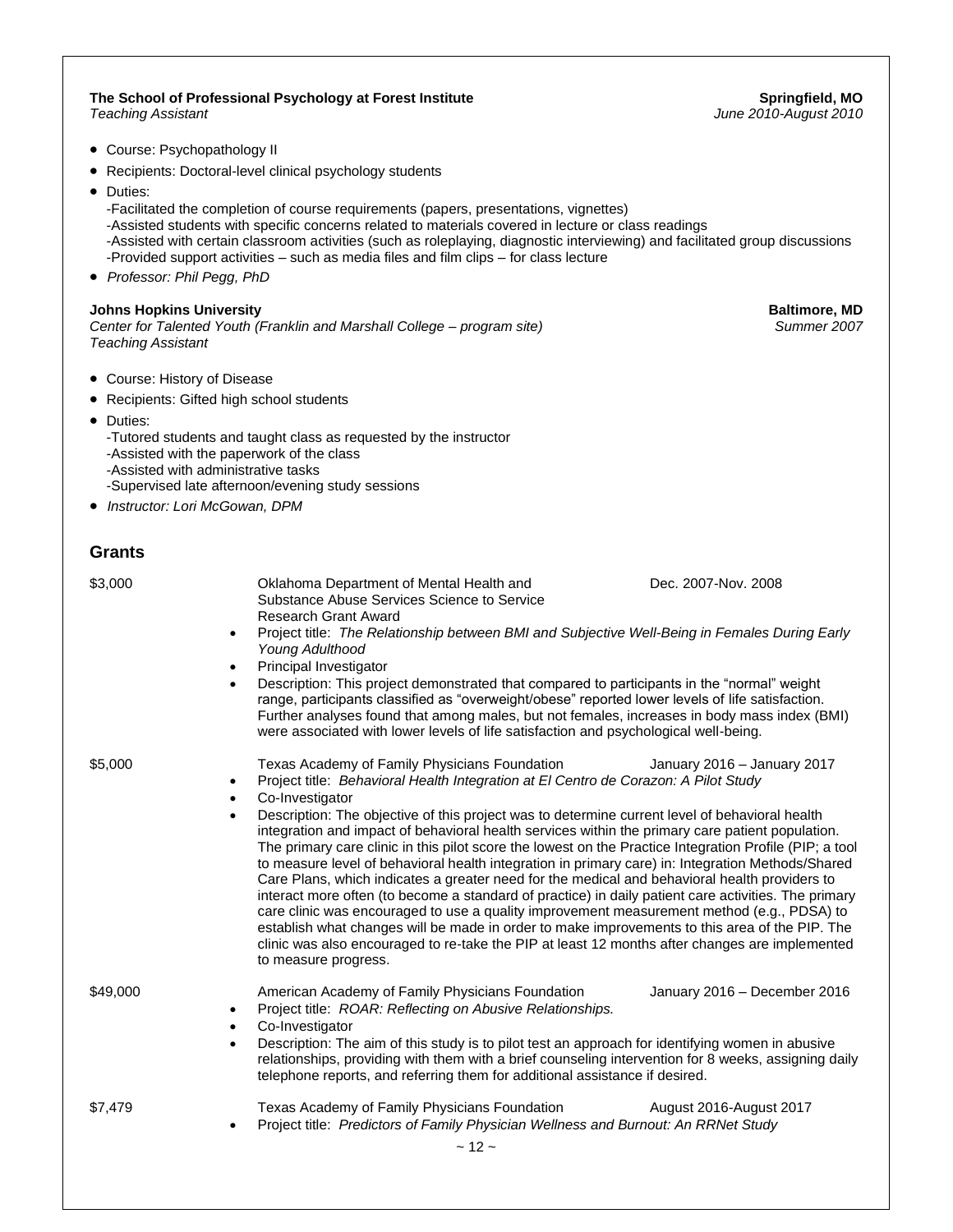|           | Co-Investigator<br>$\bullet$<br>Description: In this study, we aimed to understand demographic, psychological, environmental,<br>$\bullet$<br>behavioral, and work-place characteristics that impact physician wellness and burnout, focusing<br>on family medicine physicians and family medicine residents in Texas. This study is the first<br>attempt to understand factors that are related to risk of burnout and investigate protective<br>elements that can enhance physician wellness in Texas.                                                                                                                                                                                                                                                                                                                                                                                                                                                                                                                                 |
|-----------|------------------------------------------------------------------------------------------------------------------------------------------------------------------------------------------------------------------------------------------------------------------------------------------------------------------------------------------------------------------------------------------------------------------------------------------------------------------------------------------------------------------------------------------------------------------------------------------------------------------------------------------------------------------------------------------------------------------------------------------------------------------------------------------------------------------------------------------------------------------------------------------------------------------------------------------------------------------------------------------------------------------------------------------|
| \$1,235   | University Health Foundation<br>November 2016-November 2017<br>Project title: To go or not go? Likelihood of specialty mental health treatment for patients<br>$\bullet$<br>receiving care within then Primary Care Behavioral Health consultation model<br>Principal Investigator<br>$\bullet$<br>Description: The purpose of this project was to determine patient satisfaction with behavioral<br>$\bullet$<br>health consultation (BHC) visits that take place within the context of the Primary Care Behavioral<br>Health (PCBH) consultation model. Patient likelihood to seek out specialty mental health care<br>services if behavioral health consultation services were not provided was also examined. Results<br>show that 61% of the patients in the low-income primary care clinic would not attend a specialty<br>mental health appointment. This project demonstrates how the PCBH model is a patient-centered<br>approach to care and reaches populations that otherwise may not receive behavioral health<br>services. |
| \$10,000  | American Psychological Foundation<br>July 2017-June 2018<br>Project title: National Register Internship Partnership Fund Grant<br>$\bullet$<br>Description: The American Psychological Foundation (APF) and the National Register of Health<br>Service Psychologists provide a \$10,000 grant to fund new internship position through the<br>Internship Partnership Fund. This grant, which is funded through the APF/National Register<br>Internship Partnership Fund, are intended to help APA- and CPA-accredited internship sites offer<br>additional internship placements, thereby helping to close the internship gap.                                                                                                                                                                                                                                                                                                                                                                                                            |
| \$804,748 | Behavioral Health Workforce Education and Training (BHWET) Program (HRSA)<br>September 2017-September 2021<br>Grant Number: 1M01HP31382.<br>$\bullet$<br>Co-collaborator(s): University of Texas San Antonio, Department of Counseling<br>$\bullet$<br>Role: Primary Care Behavioral Health Trainer/Consultant<br>٠<br>Description: The Department of Counseling at University of Texas at San Antonio (UTSA) and<br>$\bullet$<br>UTHealth San Antonio are collaborating under the HRSA Behavioral Health Workforce and<br>Education grant to offer specialized training and internship placements in integrated primary<br>care. The Program for the Integrated Training for Counselors in Behavioral Healthcare (PITCH)<br>was designed to train clinical mental health counselors to provide services to rural, vulnerable,<br>and/or medically underserved communities surrounding the San Antonio area.                                                                                                                             |

# **Professional Presentations/Papers/Workshops/Posters**

# *Invited Presentations/Lectures*

**Ogbeide, S**. (2021, April). *"Mentoring: What not to do."* Invited Keynote Lecture for the Quarterly Leadership Development Program for the Society for Health Psychology (Virtual presentation).

**Ogbeide, S**. (2021, March). *"I think I need help":* Mentoring 101 for ECPs in Academic Health Centers. Invited Keynote Lecture for the Early Career Bootcamp for the Association of Psychologists in Academic Health Centers (Virtual presentation).

**Ogbeide, S**. (2020, September). *Trauma and the Complex Patient: What Does Primary Care Offer?* Invited Keynote Lecture for the Society of Teachers of Family Medicine Conference on Practice and Quality Improvement (Virtual presentation).

**Ogbeide, S**. (2020, August). *Back to school in 2020: Supporting children and teens during stressful times.* Invited panel presentation for the BIPOC Initiative of Mental Health America of Greater Houston (Virtual presentation).

**Ogbeide, S**. (2020, August). *Intimate Partner Violence during the COVID-19 Pandemic.* Invited presentation for the Wisconsin Collaborative for Healthcare Quality (Virtual presentation).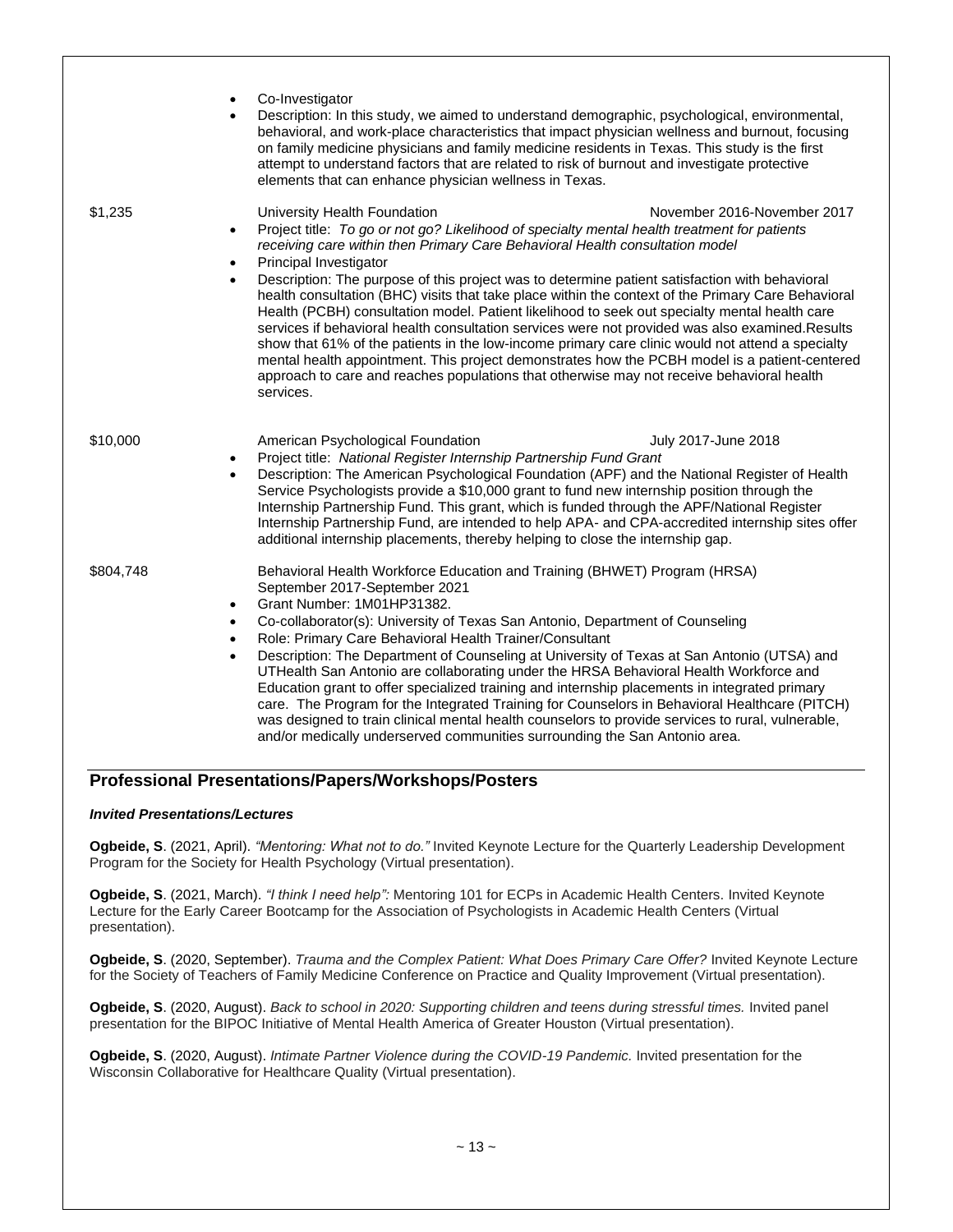**Ogbeide, S**. (2020, August). *All I see is trauma: Adopting a trauma-informed lens for child and adolescent school-based healthcare.* Invited presentation for the Laredo Independent School Districat and United Independent School District Nurses In-Service Training (Virtual presentation).

**Ogbeide, S**. (2020, June). *Taking action to change: Brief Motivational Inteviewing techniques for better health outcomes in patients with Diabetes.* Invited webinar for the National Center for Farmworker Health, Inc.

**Ogbeide, S**. (2020, June). *Intimate Partner Violence in Primary Care during COVID.* Invited presentation for the Behavioral Health Integration ECHO for Arizona State University (Virtual presentation).

Gettleman, V., **Ogbeide, S**., Walker, M. (alphabetical order; 2020, June). *Managing Physical and Mental Health during COVID.* Invited panel presentation for San Antonio for Growth on the Eastside. Eastside Business Briefing (Virtual presentation).

**Ogbeide, S.** (2020, June). *Brief Motivational Interviewing for the Healthcare Team.* Invited pre-conference workshop at the Neonatal Abstinence Syndrome Conference. Houston, TX (Conference canceled).

**Ogbeide, S.** (2020, April). *"Support, Support, Support!" Using medical improvisation to build leadership skills and flexibility in trainees.* Invited keynote presentation at the Texas Family Medicine Leadership Conference. Austin, TX (Conference canceled).

**Ogbeide, S.** (2019, November). *Psychological Flexibility for the Primary Care Provider: Tools to Build Resilience.* Invited workshop for the 2019 Primary Care Provider Annual Retreat for Health by Design. San Antonio, TX.

**Ogbeide, S.** (2019, October). *Motivational Interviewing Skills for Improving Health Behavior Change.* Invited Workshop for the 2019 Texas Health Literacy Conference. San Antonio, TX.

**Ogbeide, S.** (2019, September). *Walking Towards a Value-Based Life with Inflammatory Bowel Disease.* Invited lecture for the 2019 Crohn's and Colitis Foundation Patient Education Conference. San Antonio, TX.

**Ogbeide, S.** (2019, September). *The Program for the Integrated Training of Counselors in Healthcare: Challenges and Success.* Invited Workshop for the Higher Education Committee of Mental Health America of Greater Houson Integrated Care Initiative. Houston, TX.

**Ogbeide, S.** (2019, July). *Championing Behavioral Health Integration in Primary Care.* Invited Workshop for the Mental Health America of Greater Houston Integrated Care Initiative. Houston, TX.

**Ogbeide, S.** (2019, June). *Clinical Pathways in Primary Care Behavioral Health: Tools for Effective Patient Care.* Invited Workshop for the 2019 Conference of the Missouri Psychological Association. St. Louis, MO.

**Ogbeide, S.** & Lopez, E. (2019, May). *Primary Care Behavioral Health 101.* Invited Lecture for the 2019 UT Health San Antonio ACO Summitt, San Antonio, TX.

**Ogbeide, S.** (2019, April). *Behavioral Screening and Designing Clinical Pathways for Primary Care Forum.* Invited Workshop for the Integrated Health Care Initiative of Mental Health America of Greater Houston. Houston, TX.

**Ogbeide, S.** (2018, October). *Addressing Adverse Childhood Experiences in Primary Care.* Invited Lecture: Health Psychology Course, Wittenberg University Department of Psychology, Springfield, Ohio.

**Ogbeide, S.** (2018, October). *Why Primary Care Needs You.* Invited Lecture for the Fall 2018 Colloquium, Department of Psychology, Wittenberg University, Springfield, Ohio.

**Ogbeide, S.** (2018, October). *Brief Motivational Interviewing Skills for Improving Health Behavior Change.* Invited Lecture at the Texas Health Literacy Conference, San Antonio, TX.

Belcher, N., Buck, D., & **Ogbeide, S.** (2018, September). *Inspiration, Now What?.* Invited Panel Discussion Member for the Methodist Health Ministries of South Texas, Inc. Primary Care Safety Net Summitt, San Antonio, TX.

Morgan, R., **Ogbeide, S.,** & Rowan, M. (2018, August). *Building IBH Champions: Advice from Medical, Behavioral, and Policy Leaders.* Invited Panel Discussion Member for the Methodist Health Ministries of South Texas, Inc. Si Texas Convening, San Antonio, TX.

**Ogbeide, S.** (2018, June). *A Crash Course in Implementing Behavioral Health Services into Primary Care Clinics.* Invited Lecture at the Texas Academy of Family Physicians. San Antonio, TX.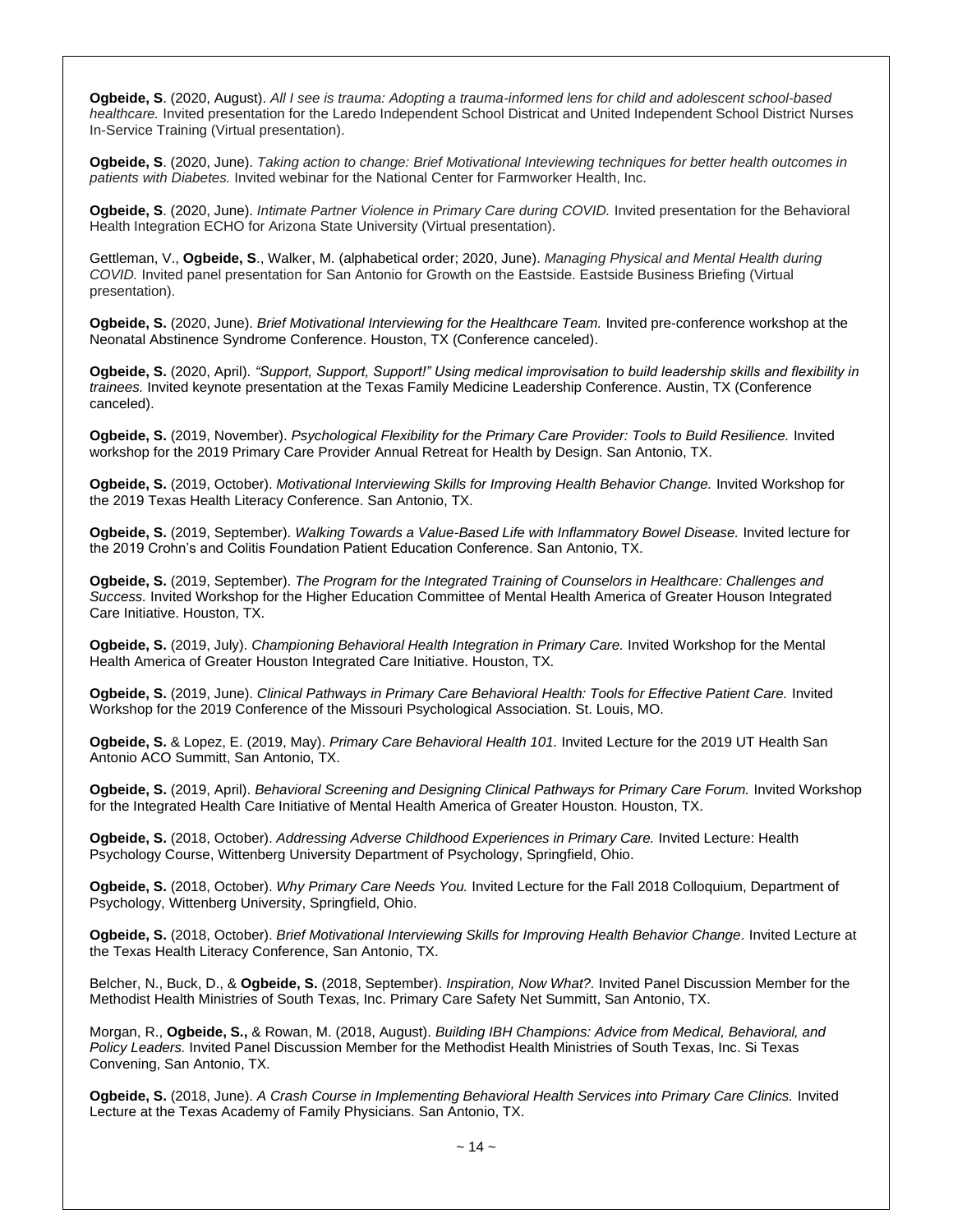**Ogbeide, S.** (2018, April). *Adverse Childhood Experiences: The Impact on the Development of Chronic Disease.* Invited Presentation at the Local Chapter of the Association of Physicians of Pakistani Decent of North America. San Antonio, TX.

**Ogbeide, S.** (2018, January). *Supervision 101: Integrated Primary Care Behavioral Health Training.* Workshop provided to the University of Texas San Antonio clinical supervisors of the masters in clinical mental health counseling students through the HRSA BHWET Integrated Primary Care Training Grant. San Antonio, TX.

**Ogbeide, S.** (2017, December). *Integrated Primary Care Behavioral Health Training.* Workshop provided to the University of Texas San Antonio masters in clinical mental health counseling students through the HRSA BHWET Integrated Primary Care Training Grant. San Antonio, TX.

**Ogbeide, S.** (2017, November). *The Primary Care Behavioral Health Consultation Model: What You Need to Know.* Webinar lecture provided to the Medical Family Therapy Doctoral Program at St. Louis University, St. Louis, MO.

**Ogbeide, S.,** Sanders, E., Houston, B., & Young, A.(2017, July). *Basics of Brief Motivational Interviewing.* Clinical Skills workshop provided to 200 health professions students (medical, nursing, and dental) at UT Health San Antonio. San Antonio, TX.

**Ogbeide, S.** & Gonzaelz, S. (2017, May). *Integrating Behavioral Health and Primary Care: Nuts and Bolts of Whole Person Care.* Invited workshop for the Bexar County Psychological Association co-sponsored by Methodist Healthcare Ministries of South Texas, Inc., San Antonio, TX.

**Ogbeide, S.** & deGruy, F. (2017, February). *Integrating behavioral health into a primary care clinic.* Invited presentation presented at the Association for Departments of Family Medicine (Administrators Pre-Conference). Garden Grove, CA.

**Ogbeide, S.** & Jaen, C. (2016, October). *Integrated behavioral medicine in primary care.* Invited presentation presented at the National Association of Academic Psychiatry Administrators Annual Meeting. San Antonio, TX.

**Ogbeide, S.** (2016, October). *Leaving the silo: Promoting physician wellness with team-based care.* Invited presentation presented at the Association of Physicians of Pakistani Descent of North America Fall Meeting. San Antonio, TX.

Buck, D. & **Ogbeide, S. A.** (2015, November). *Swimming against the tide: Enhancing access through integration.* Invited lecture presented at the 2015 Behavioral Health Summit of the Texas Association of Community Health Centers. San Antonio, TX.

**Ogbeide, S. A.** (2015, June). *The Primary Care Behavioral Health (PCBH) model through the lifespan.* Invited lecture for the University of Houston Graduate School of Social Work. Course*: Clinical Behavioral Health Practices in Integrated Healthcare*

**Ogbeide, S. A.** (2015, May). *Brief Behavioral Interventions in Primary Care*. Invited workshop sponsored by Mental Health America of Greater Houston, Harris County Healthcare Alliance, and the Network of Behavioral Health Providers.

**Ogbeide, S. A.,** & Buck, D. S. (2014, December). *Why Behavioral Health Integration is needed in Primary Care.* Invited lecture for the CORE didactic program - Baylor College of Medicine, Family Medicine Residency.

**Ogbeide, S. A.** (2014, September). *Behavioral Health Screening in Primary Care*. Invited lecture sponsored by Mental Health America of Greater Houston, Harris County Healthcare Alliance, and the Network of Behavioral Health Providers.

**Ogbeide, S. A.** (2013, July). *Acceptance and Commitment Therapy.* Invited Guest Lecture – MACLF 535: Theories of Personality. Recipients: Master of Arts in Clinical Psychology students – The School of Professional Psychology at Forest Institute, Springfield, Missouri.

**Ogbeide, S. A.** (2010, August). *Coping with ALS*. Invited oral presentation for the Amyotrophic Lateral Sclerosis (ALS) Supportt Group. Cox South Medical Center, Springfield, MO.

**Ogbeide, S. A.** (2010, February). *Management of geriatric suicidality in long term care settings*. In-service presentation at The Manor at Elfindale Skilled Nursing Facility, Springfield, MO. Audience: Nursing staff

**Ogbeide, S. A.** Guest Lecture (2008, June). *Grant Writing Tips for Graduate Students*; Linking Families and Communities course (FMCD 5910), Dept. of Human Environmental Sciences, University of Central Oklahoma.

**Ogbeide, S. A.** Guest Lecture (2008, March). *Grant Writing Tips for Undergrads*; Grant Writing and Fundraising course (KINS 3632), Dept. of Kinesiology and Health Studies, University of Central Oklahoma.

#### *Peer-Reveiewed Conference Presentations*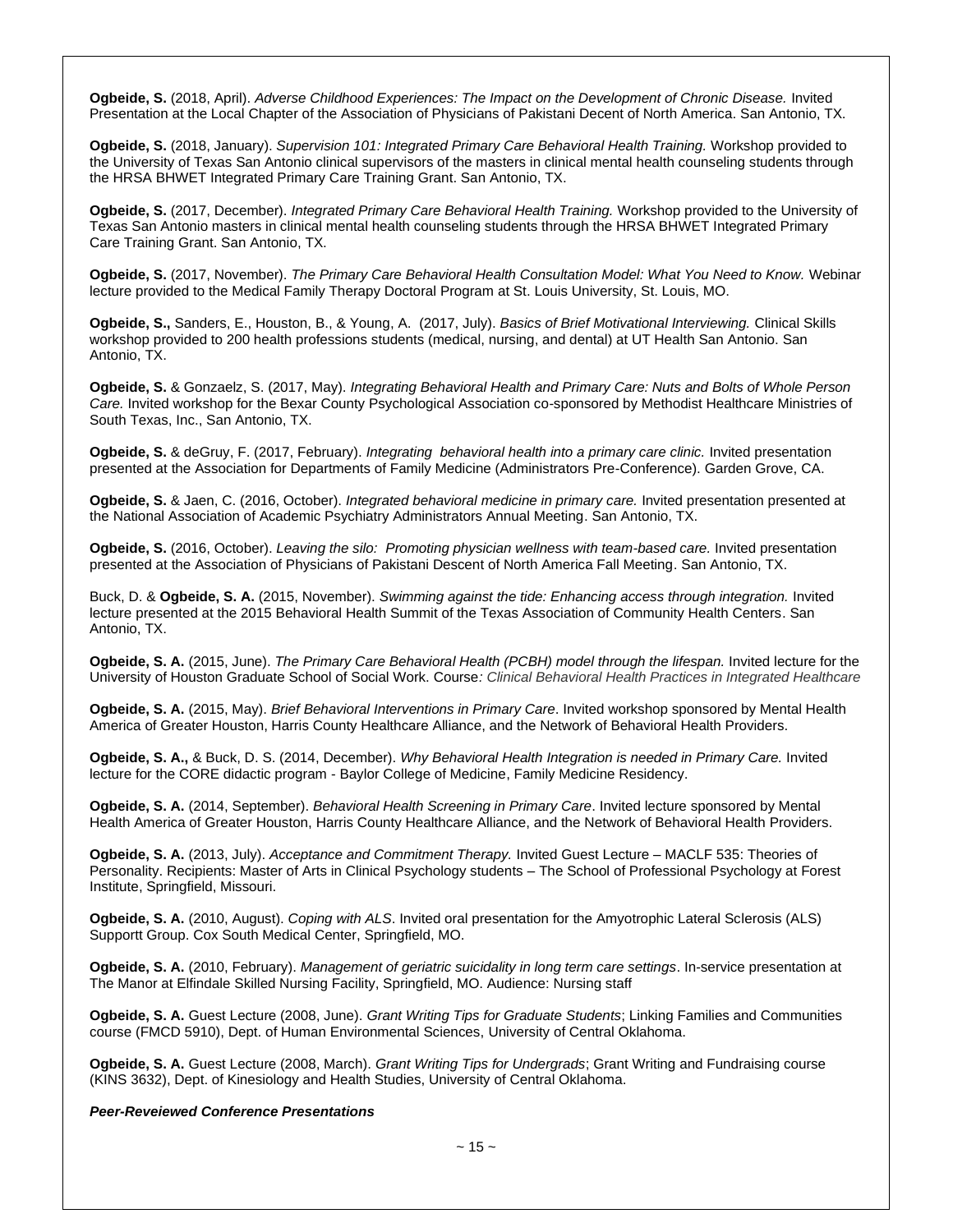Reitz, R., **Ogbeide, S**., Pozun, C., Jacobs, B., George, D., Maccho, C. R., & Simmons, P. (2020, October). *The great debate 5.0: Integrated care's questions and controversies.* Oral presentation at the Collaborative Family Healthcare Association Annual Conference (Virtual presentation).

Lloyd-Hazlett, J., & **Ogbeide, S**. (2020, October). *Improv-ing our practice environments and wellness: Using medical improv to promote resilient, effective primary care teams.* Oral presentation at the Collaborative Family Healthcare Association Annual Conference (Virtual presentation).

**Ogbeide, S**., Bauman, D., Beachy, B., & Gibson-Lopez, G. (2020, October). *Equipping the next generation of behavioral health trainees: A clinical supervision primer.* Oral presentation at the Collaborative Family Healthcare Association Annual Conference (Virtual presentation).

Trejo, A., Lusenhop, W., **Ogbeide, S**., Emko, J., & Ring, J. (2020, October). *I don't see color.* Oral presentation at the Collaborative Family Healthcare Association Annual Conference (Virtual presentation).

**Ogbeide, S**. (2020, August). *Championing behavioural health integration in your primary care organization.* Pre-conference workshop to be presented at the International Congress of Behavioural Medicine. Glasgow, Scotland (Conference cancelled).

Robinson, P., Barreto, M., Gaynor, S., Kanzler, K., & **Ogbeide, S.** (2020, July). *The promise of Focused ACT (FACT) for unique and diverse populations: Increasing access to health for all (*Virtual presentation due to cancelled conference due to COVID-19 pandemic)*.* Symposium to be presented at the World Conference of the Association for Contextual and Behavioral Sciences. New Orleans, LA.

**Ogbeide, S.,** & Lloyd-Hazlett, J. (2020, February). *"Yes, And!" Using improvisational exercises to build flexibility in trainees in primary care.* Workshop presented at the 2020 Shine Academy Innovations in Health Science Education Annual Conference. Austin, TX.

Ratcliff, C., **Ogbeide, S.,** & Naubert, K. (2019, October). *Launching & Building a Career in Integrated Care & Beyond: Answering Questions You Didn't Know You Had.* Symposium presented at the Texas Psychological Association Annual Convention. San Antonio, TX.

**Ogbeide, S.,** Houston, B., Ceja, D., & Knight, C. (2019, October). *Treating Posttraumatic Stress Disorder with a Prolonged Exposure Protocol within Primary Care Behavioral Health: A Case Example.* Oral presentation at the Collaborative Family Healthcare Association Annual Conference. Denver, CO.

**Ogbeide, S.,** Lloyd-Hazlett, J., Trepal, H, & Amodei, N. (2019, October). *Adapting Team-Based Learning to Contextualize Primary Care Behavioral Health Practice for Graduate Behavioral Health Students.* Oral presentation at the Collaborative Family Healthcare Association Annual Conference. Denver, CO.

**Ogbeide, S**., Datta, P., Emko, N., Houston, B., Urbi, R., Young, A., & Ceja, D. (2019, April). *Interprofessional chronic pain training in primary care: Building trainee and patient confidence.* Oral presentation at the 2019 Society of Teachers of Family Medicine Annual Spring Conference. Toronto, ON, Canada.

Walberg, A., Beachy, B., **Ogbeide, S.,** Lancaster, R., & Poursani, P. (2018, October). *You are not fired! Optimizing the PCBH Model for difficult patient encounters.* Paper presented at the Collaborative Family Healthcare Association Annual Conference. Rochester, NY.

**Ogbeide, S.,** Emko, N., Houston, B., & Urbi, R. (2018, October). *Where do I start? Interprofessional chronic pain training in primary care.* Paper presented at the Collaborative Family Healthcare Association Annual Conference. Rochester, NY.

**Ogbeide, S.,** Ruddy, N., George, D., Winford, E., & Blaney, C. (2018, October). *Code switching for behavioral health providers: Prioritizing training in primary care.* Paper presented at the Collaborative Family Healthcare Association Annual Conference. Rochester, NY.

**Ogbeide, S.**, Sanders, E, Datta, P., & Bernal, B. (2018, April). *The Human Behind the Patient: Conducting a Change Oriented Interview in Primary Care.* Paper presented at the Texas Family Medicine Leadership Conference, Austin, TX.

Turner, B., Cleveland, L., Velligan, D., Ferrer, R., & **Ogbeide, S.** (2017, November). *Redesigning health care systems to meet the needs of underserved populations behavioral, substance use, and mental health disorders.* Roundtable discussion panel presented at the Healthier Texas Summit. Austin, TX.

Rodriguez, M., Phan, Y., Jose, S., Houston, B., & **Ogbeide, S**. (2017, October). *Primary care behavioral health consultation model implementation within a family medicine training program: Initial outcomes and observations.* Poster presented at the Collaborative Family Healthcare Association Annual Conference. Houston, TX.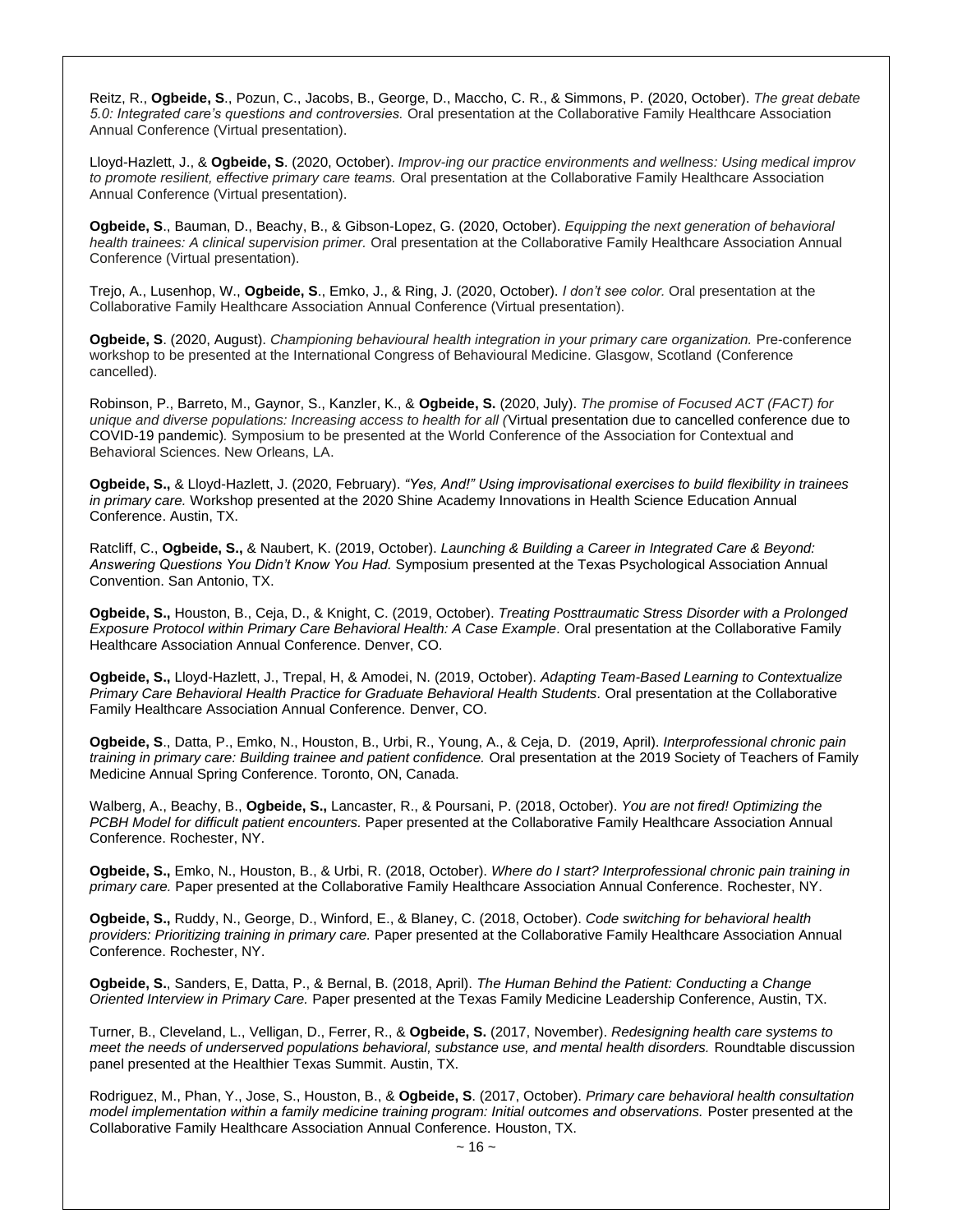**Ogbeide, S.,** Gutierrez, B., Garza, K., Shrestha, K., & Misra, A. (2017, October). *To go or not to go? Likelihood of specialty mental health treatment for patients receiving care within the Primary Care Behavioral Health consultation model.* Poster presented at the Collaborative Family Healthcare Association Annual Conference. Houston, TX.

Garcia, S., Batsell, T., Burkhalter, N., McClain, S., Geroge, D., Banks, J., … & **Ogbeide, S.** (2017, October). *A tale of 8 cities continued: Preliminary results from evaluating integrated behavioral health.* Paper presented at the Collaborative Family Healthcare Association Annual Conference. Houston, TX.

Beachy, B., **Ogbeide, S**., Bauman, D, & Christensen, J. (2017, October). *You are not fired! Using the PCBH model to fortify efforts to care for vulnerable patients in primary care.* Paper presented at the Collaborative Family Healthcare Association Annual Conference. Houston, TX.

**Ogbeide, S.** & Buck, K. (2017, April). *Predictors of family physician wellness and burnout: An RRNeT Study.* Paper presented at the Texas Family Medicine Leadership Conference, Austin, TX.

**Ogbeide, S. A.** (2017, February). *Revisiting emergency department care: Teaching motivational interviewing skills to residents in training.* Poster presented at The University of Texas System Kenneth I. Shine, M.D., Academy of Health Science Education 2017 Annual Meeting. Austin, Texas.

George, D., Gonzalez-Wright, M., Bonura, E., **Ogbeide, S.,** Galke, C., & Melo. M. (2016, October). *Evaluating integrated behavioral health: A tale of 9 cities.* Paper presented at the Collaborative Family Healthcare Association Annual Conference. Charlotte, NC.

**Ogbeide, S. A.,** Bauman, D., & Beachy, B. (2016, July). *Answering the call for integration: Training today's healthcare workforce*. Paper presented at the Prevention Conference, New Orleans, Louisiana.

**Ogbeide, S. A.,** Cruz, I., & Schlenker, C. (2016, June). *The Many Faces of Integration: Meeting the Needs of the Whole Person.* Paper presented at the 4th Annual Texas Primary Care and Health Home Summit. Houston, Texas.

**Ogbeide, S. A.,** Kanzler, K., Landoll, R., & Reiter, J. (2016, March). *Striking a balance: Flexibility & Fidelity with the PCBH Model with Special Patient Populations.* Paper presented at the 2016 Conference on Integrated Healthcare. Chandler, Arizona.

Kessler, R., Kallenberg, G., & **Ogbeide, S. A.** (2015, December). *Improving quality of care from measured level of primary care behavioral health integration.* Paper presented at the 2015 Conference on Practice Improvement (Society of Teachers of Family Medicine). Dallas, TX.

Chapman, S., Curtis, D., & **Ogbeide, S. A.** (2015, November). *Real-world models of integrated behavioral health care within Texas primary care settings*. Symposium presented at the 2015 Texas Psychological Association Annual Convention. San Antonio, TX.

**Ogbeide, S. A**., & Gonzalez, S. (2015, November). *"Nothing is wrong with me!" Treating psychosis in primary care.* Paper presented at the 2015 National Association of Social Workers – Texas Chapter. Galveston, TX.

Manson, L., Bauman, D., Beachy, B., Baker, M., & **Ogbeide, S. A.** (2015, October). *What's With All the Numbers?: Quality Indicators within Integrated Behavioral Health Programs.* Paper presented at the 2015 Collaborative Family Healthcare Association Annual Conference. Portland, OR.

**Ogbeide, S. A.,** Bauman, D., & Beachy, B. (2014, October). *Repaving the Road: Addressing the Challenges of Conducting Outcome Research in Primary Care.* Paper presented at the 2014 Collaborative Family Healthcare Association Annual Conference. Washington, DC.

King, D., Fleishman, J., Maurin, E., Ogbeide, S. A., & Cos, T. A. (2014, October). *Getting Started in Primary Care Behavioral Health: Job Acquisition for Students and New Professionals*. Paper presented at the 2014 Collaborative Family Healthcare Association Annual Conference. Washington, DC.

**Ogbeide, S. A.,** Buck, D. S., & Reiter, J. (2014, October). *Mapping New Territory: Implementing the Primary Care Behavioral Health (PCBH) Model in Homeless Shelter Clinics*. Paper presented at the 2014 Collaborative Family Healthcare Association Annual Conference. Washington, DC.

Shah, S., & **Ogbeide, S. A.** (2014, October). *ACting on Chronic Pain.* Poster presented at the 2014 Collaborative Family Healthcare Association Annual Conference. Washington, DC.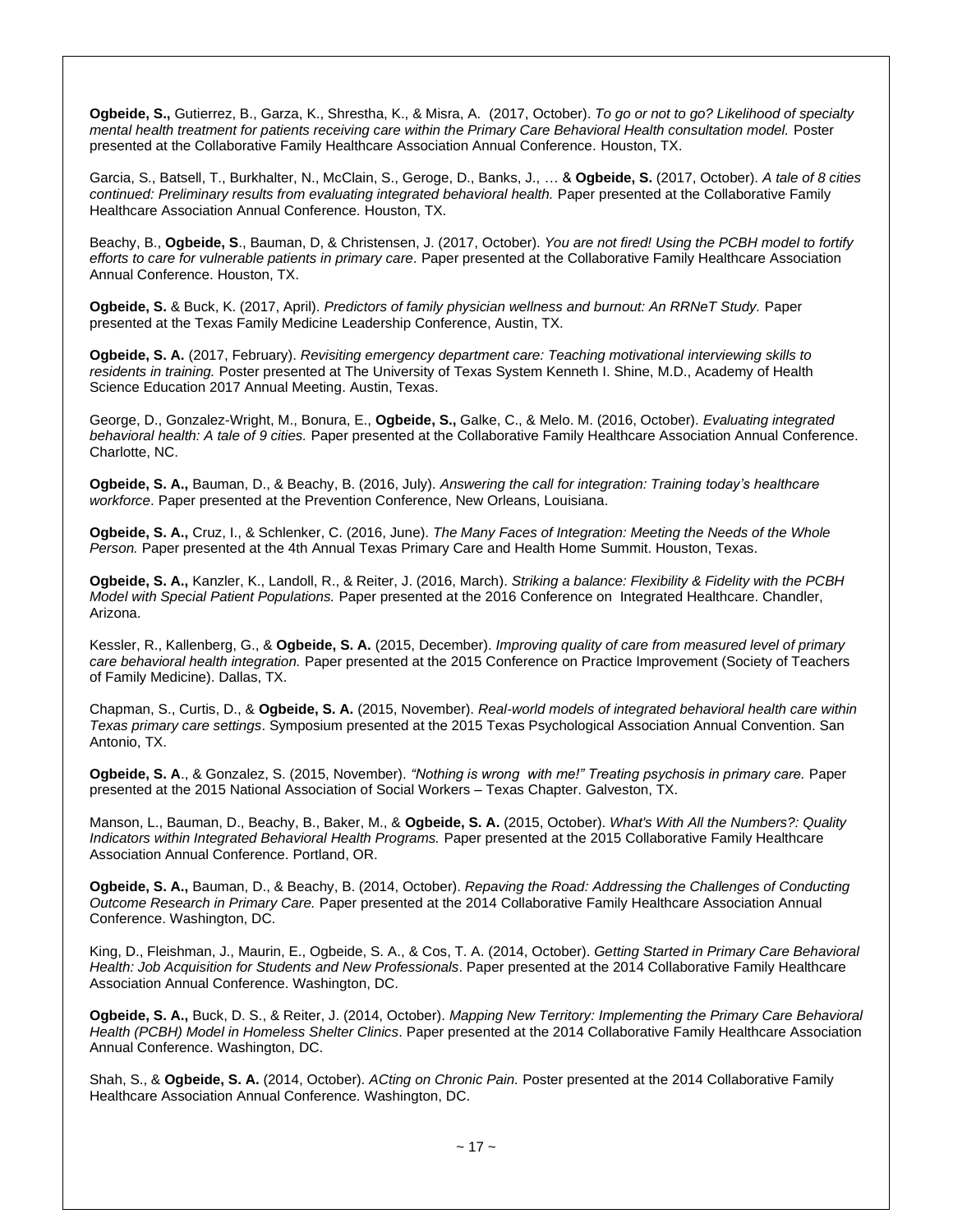Fitch-Martin, A.. Valdivia, K., & **Ogbeide, S. A.** (2014, October). *Cancer Pain Management: Optimizing the Role of Behavioral Health Providers.* Poster presented at the 2014 Collaborative Family Healthcare Association Annual Conference. Washington, DC.

**Ogbeide, S. A**., & Harris, H. (2014, April). *Post-release primary care utilization of inmates: A population ignored.* Poster presented at the Mental Health in Corrections Conference. Springfield, Missouri. **Second Place Poster Presentation Award for Outstanding Scholarship.**

Brown, C., Hegland, E., Humber, K., Downer, B. G., & **Ogbeide, S. A.** (2014, March). *A mile high education: Student perspectives on educational quality.* Symposium was presented at the 2014, 40th Annual Meeting of the Association for Gerontology in Higher Education. Denver, CO.

Dunham, K. J., Rolin, S., Sibson, J., & **Ogbeide, S. A.** (2014, February). *Specificity for Cognitively Impaired Individuals on the RBANS Effort Scale and Effort Index.* Poster was presented at the 42nd Annual Meeting of the International Neuropsychological Society. Seattle, WA.

**Ogbeide, S. A.** (2013, October). *Research findings on sleep and the determinants of health.* Paper presented at the 2013 Collaborative Family Healthcare Association Annual Conference. Broomfield, CO.

**Ogbeide, S. A.** (2013, October). *A mindful heart: Skills- based stress management for primary care – part II.* Paper presented at the 2013 Collaborative Family Healthcare Association Annual Conference. Broomfield, CO.

Sibson, J. M., Porta, N., & **Ogbeide, S.** (2012, November). *Determining suicide risk in geriatric populations: A review of the current literature.* Poster presented at the 2012 Gerontological Society of America Annual Convention. San Diego, CA.

Dunham, K. J., Rolin, S. N., Sibson, J. M., **Ogbeide, S. A.**, Glover, M. W., & Denney, R. L. (2012, November). *Utility of the Repeatable Battery for the Assessment of Neuropsychological Status (RBANS) in differentiating between types of dementia.* Poster presented at the 32<sup>nd</sup> Annual National Academy of Neuropsychology Conference. Nashville, TN.

**Ogbeide, S. A.** (2012, October). *A mindful heart: Skill-based stress management for primary care.* Paper presented at the 2012 Collaborative Family Healthcare Association Annual Conference. Austin, TX.

**Ogbeide, S. A.**, Bauman, D., Beachy, B., Neuhaus, C., & Leftwich, M. (2012, April). *Factors associated with attitudes toward patient-provider communication and collaborative care in a sample of non-physician clinician trainees.* Poster presented at the Society of Behavioral Medicine Annual Convention. New Orleans, LA.

**Ogbeide, S. A.**, Price, K., Rougeaux-Burnes, G., Sibson, J., Malousek, J., & Spencer, M. (2012, April). *Achieving interdisciplinary health care for older adults: Qualitative insights from primary care trainees.* Poster presented at the Society of Behavioral Medicine Annual Convention. New Orleans, LA.

Neumann, C., Pegg, P., Stermensky, G., & **Ogbeide, S.** (2012, April). *Patient factors associated with behavioral health appointment attendance.* Poster presented at the Society of Behavioral Medicine Annual Convention. New Orleans, LA.

Rougeaux-Burnes, G., & **Ogbeide, S. A.** (2012, April). *Couples & cohabitation: Debunking the myths.* Paper presented at the Missouri Marriage and Family Therapy Association. Springfield, MO.

Rougeaux-Burnes, G., Beckmann, S., & **Ogbeide, S. A.** (2012, April). *Prostate cancer: The effects of shared decision making on marital adjustment.* Poster presented at the Missouri Marriage and Family Therapy Association. Springfield, MO.

Dunham, K. J., Rolin, S. N., Sibson, J. M., **Ogbeide, S. A.**, & Glover, M. W. (2012, April). *Effects of anxiety symptomology on the Repeatable Battery for the Assessment of Neuropsychological Status (RBANS).* Poster presented at the American College of Professional Neuropsychology. Las Vegas, NV.

Harris, H., Solomon, S., & **Ogbeide, S.** (2012, March). *Changes in healthcare: A population-based model for comprehensive care.* Poster presented at the Missouri Psychological Association Annual Convention. St. Louis, MO.

**Ogbeide, S. A.**, & Stermensky, G. (2012, March). *Shared decision making: Reducing illicit drug use in older adults.* Poster presented at the 2nd Annual Comparative Effectiveness Research Center Symposium. St. Louis, MO.

Stermensky, G., & **Ogbeide, S. A.** (2012, March). *Social marketing and health literacy: The role of shared decision making.* Poster presented at the 2nd Annual Comparative Effectiveness Research Center Symposium. St. Louis, MO.

**Ogbeide, S., A.**, Stermensky, G., Pegg, P., & Neumann, C. (2011, October). *Patient characteristics associated with behavioral health and specialty mental health referrals.* Poster presented at the Collaborative Family Healthcare Association Annual Conference. Philadelphia, PA.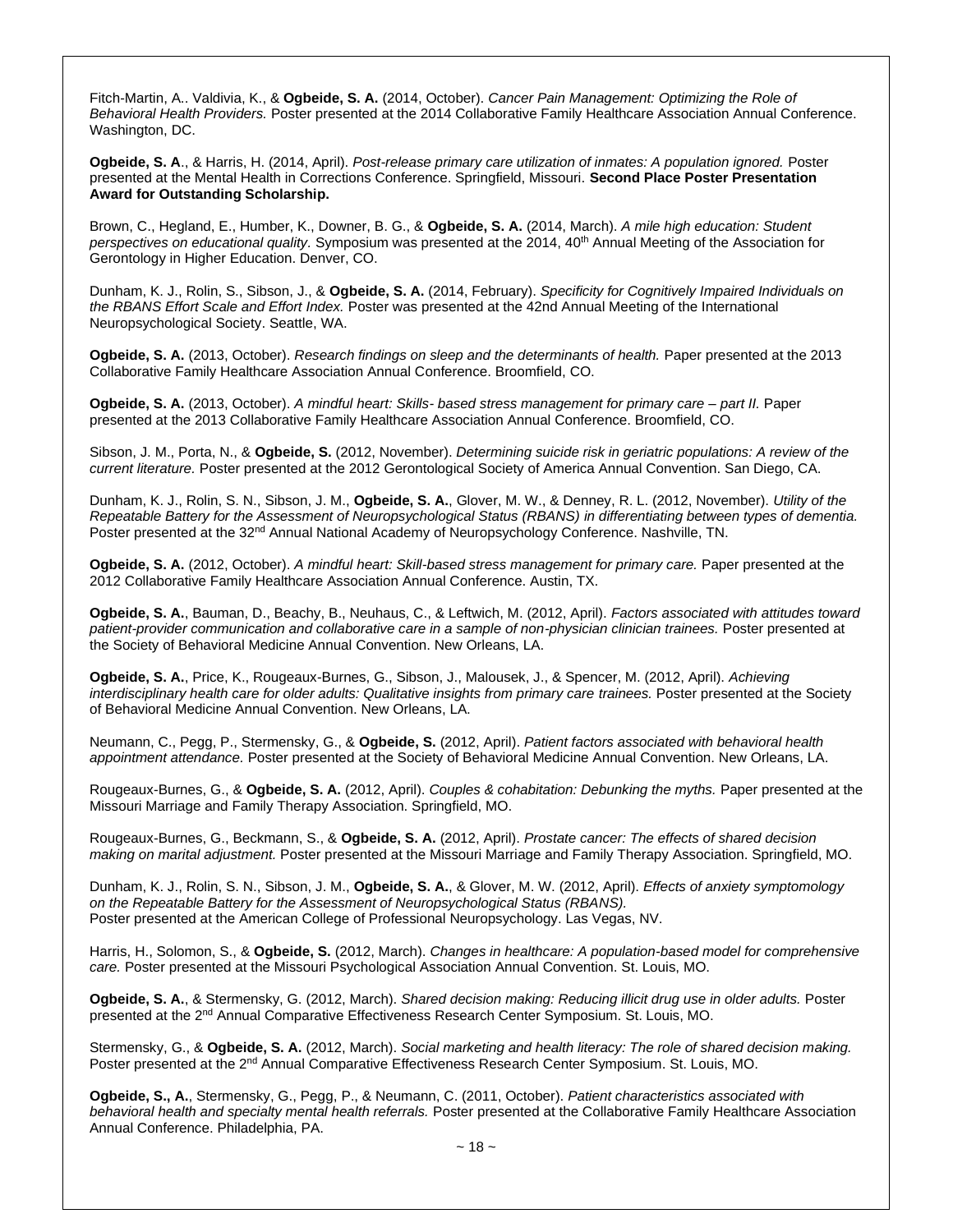**Ogbeide, S. A.** (2011, July). *Motivational interviewing and health behavior change: Implications for older adults.* Poster presented at the International Council of Psychologists Annual Convention. Washington, DC.

**Ogbeide, S. A.**, Farrell, B., & Rougeux-Burnes, G. (2011, April). *Attachment and social engagement in later life: Interventions for older adults.* Paper presented at the Missouri Association of Marriage and Family Therapy. St. Louis, MO.

Valdivia, K, & **Ogbeide, S. A.** (2011, March). *Group-based Interventions for caregivers of individuals with chronic health conditions.* Paper presented at the 37th Annual Meeting and Educational Leadership Conference of the Association for Gerontology in Higher Education, Cincinnati, OH.

**Ogbeide, S. A.,** & Neumann, C. A. (2010, October). *Changes in primary care delivery: Implications for clinical*  geropsychology. Paper presented at the 12<sup>th</sup> Annual Conference of the Collaborative Family Healthcare Association, Louisville, KY.

**Ogbeide, S. A**., & Wood, S. C. (2010, October). *Chronic pain in the family context: Providing comprehensive pain management.* Poster presented at the 12<sup>th</sup> Annual Conference of the Collaborative Family Healthcare Association, Louisville, KY.

Griswold, S., & **Ogbeide, S. A.** (2010, August). *Self-reported health problems and health care utilization of correctional*  inmates. Poster presented at the 118<sup>th</sup> American Psychological Association Annual Meeting, San Diego, CA.

**Ogbeide, S. A**., & Neumann, C. A. (2010, June). *Health psychology in primary care settings: An integrated healthcare model for older adults.* Paper presented at the Missouri Psychological Association Annual Convention, Lake of the Ozarks, MO.

Bauman, D., Beachy, B., & **Ogbeide, S. A.** (2010, June). *Health-related variables associated with depressive symptoms among a university sample.* Poster presented at the Missouri Psychological Association Annual Convention, Lake of the Ozarks, MO.

**Ogbeide, S. A**., & Pegg, P. O. (2010, April). *Docs, blood, germs. & disease fears: Salient medical anxieties and their stability over time.* Poster presented at the 31st Society of Behavioral Medicine Annual Meeting, Seattle, WA.

Griswold, S., Baron, S., & **Ogbeide, S. A.** (2010, April). *Health up in smoke? The effects of smoking on incarceration.* Poster presented at the Mental Health and Corrections Conference, Chicago, IL.

**Ogbeide, S. A**., Farrell, B., Messer, S., & Rougeaux-Burnes, G. (2010, April). *The effects of obstructive sleep apnea on interpersonal relationships: A review of literature.* Poster presented at the Missouri Association of Marriage and Family Therapy Annual Convention, Kansas City, MO.

**Ogbeide, S. A**., Davies, C., Hawley, P., & Price, K. (2010, April). *Caring for those who care for others: Health consequences of familial caregiving.* Poster presented at the Missouri Association of Marriage and Family Therapy Annual Convention, Kansas City, MO.

**Ogbeide, S. A.**, Sorocco, K. H., & Neumann, C. A. (2010, March). *Experiential learning: A preliminary study of the impact on gerontology coursework on the attitudes of clinical psychology students*. Paper presented at the 36th Annual Association for Gerontology in Higher Education, Reno, NV.

**Ogbeide, S. A**., & Garcini, L. M. (2009, November). *Meeting the needs of the geriatric population: The use of psychology in an integrated healthcare setting*. Poster presented at the 62nd Annual Scientific Meeting of the Gerontological Society of America, Atlanta, GA.

**Ogbeide, S. A.**, Neumann, C. A., & Sorocco, K. H. (2009, November). *Attitudes toward aging among a population of clinical psychology students.* Poster presented at the 62nd Annual Scientific Meeting of the Gerontological Society of America, Atlanta, GA.

Garcini, L. M., & **Ogbeide, S. A.** (2009, October). *Advancing cultural competence in primary care: The identification of*  barriers and resources to better quality of care for underserved populations. Poster presented at the 11<sup>th</sup> Annual Collaborative Family Health Association Conference, San Diego, CA.

**Ogbeide, S. A.**, & Neumann, C. A. (2009, September). *Intimate partner violence: The importance of primary care screenings in rural communities.* Poster presented at the 6<sup>th</sup> Annual Building the Foundation Conference, Springfield, MO.

**Ogbeide, S. A**., Garcini, L. M., & Galvan, T. (2009, July). *A multidimensional model to advance cultural competence in primary care*. Poster presented at the 67th Annual International Council of Psychologists Conference. Mexico City, Mexico.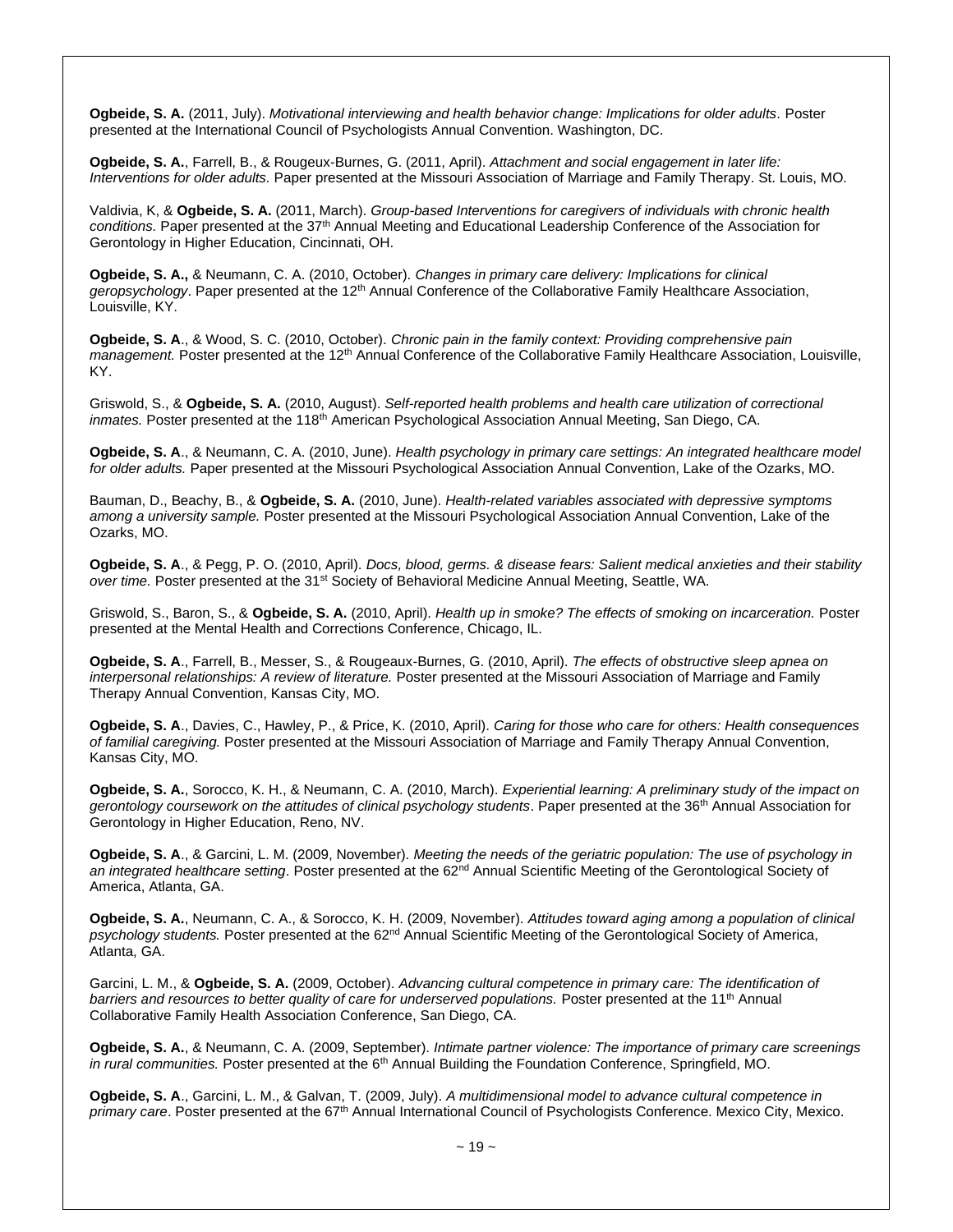Garcini, L. M., **Ogbeide, S. A.**, & Galvan, T. (2009, July). *Confronting a worldwide challenge: The promotion of healthy*  aging in primary care. Poster abstract presented at the 67<sup>th</sup> Annual International Council of Psychologists Conference. Mexico City, Mexico.

**Ogbeide, S. A.** (2009, June). *Mezirow's transformational learning theory: Contributions to group interventions for individuals with a serious medical illness*. Poster presented at the Missouri Psychological Association Annual Convention. Lake of the Ozarks, MO.

**Ogbeide, S. A.**, & Pegg, P. O. (2009, June). *Self-perceptions of medical status: Untreated health concerns among a sample of university students*. Poster presented at the Missouri Psychological Association Annual Convention. Lake of the Ozarks, MO.

**Ogbeide, S. A.**, & Griswold, S. (2009, June). *Jail health: Deliberate indifference?* Poster presented at the Missouri Psychological Association Annual Convention. Lake of the Ozarks, MO.

Garcini, L. M., **Ogbeide, S. A.**, & Naus, M. J. (2009, June). *Spirituality and adaptation to cancer: A preliminary model*. Poster presented at the 2<sup>nd</sup> Annual Meeting of the Society for Spirituality, Theology, and Health. Durham, NC.

**Ogbeide, S. A.,** Neumann, C. A., & Rudebock, C. D. (2009, April). *The relationship between body size, gender, and*  subjective well-being among a sample of college students. Poster presented at the Society of Behavioral Medicine 30<sup>th</sup> Annual Meeting. Montréal, QC, Canada.

**Ogbeide, S. A**. (2009, April). *Anorexia nervosa: Family-based structural therapy as a treatment approach*. Poster presented at the Missouri Association for Marriage and Family Therapy Conference. Springfield, MO.

Valdivia, K., Ruffin, T., & **Ogbeide, S. A.** (2009, April). *Familial Caregiving, Bereavement, and Coping with Death: A literature review*. Poster presented at the Missouri Association for Marriage and Family Therapy Conference. Springfield, MO.

Valdivia, K., Ruffin, T., & **Ogbeide, S. A.** (2009, March). *Achieving resilience in caregiving: Coping with the death of a terminally-ill family member*. Poster presented at the 24th Annual Adult Development Symposium. Denver, CO.

**Ogbeide, S. A.** (2009, March). *Language deficits post stroke*. Paper presentation at the University of Central Oklahoma Language and Linguistics Student Conference. Edmond, OK.

**Ogbeide, S. A.,** Lenker, K. (2009, February). *The role of transformational learning in health education*. Poster presented at the University of Central Oklahoma Transformative Learning Conference. Edmond, OK.

**Ogbeide, S. A.** (2008, August). *The relationship between body mass index and subjective well-being in females during early young adulthood*. Paper presentation at the Oklahoma Department of Mental Health and Substance Abuse Services Science to Service Forum.

### **Current Professional Membership Affiliations**

|           | Collaborative Family Healthcare Association             | 2010-present |
|-----------|---------------------------------------------------------|--------------|
|           | Society of Behavioral Medicine                          | 2008-present |
|           | Society of Health Psychology (Division 38 – APA)        | 2009-present |
|           | Society of Teachers of Family Medicine                  | 2015-present |
| $\bullet$ | <b>Texas Psychological Association</b>                  | 2018-present |
|           | Association of Psychologists in Academic Health Centers | 2018-present |
|           | Fellow, American Academy of Clinical Health Psychology  | 2018-present |
|           |                                                         |              |

# **Specialized Training**

.

.

Prolonged Exposure for PTSD in Primary Care (PE-PC) March 2018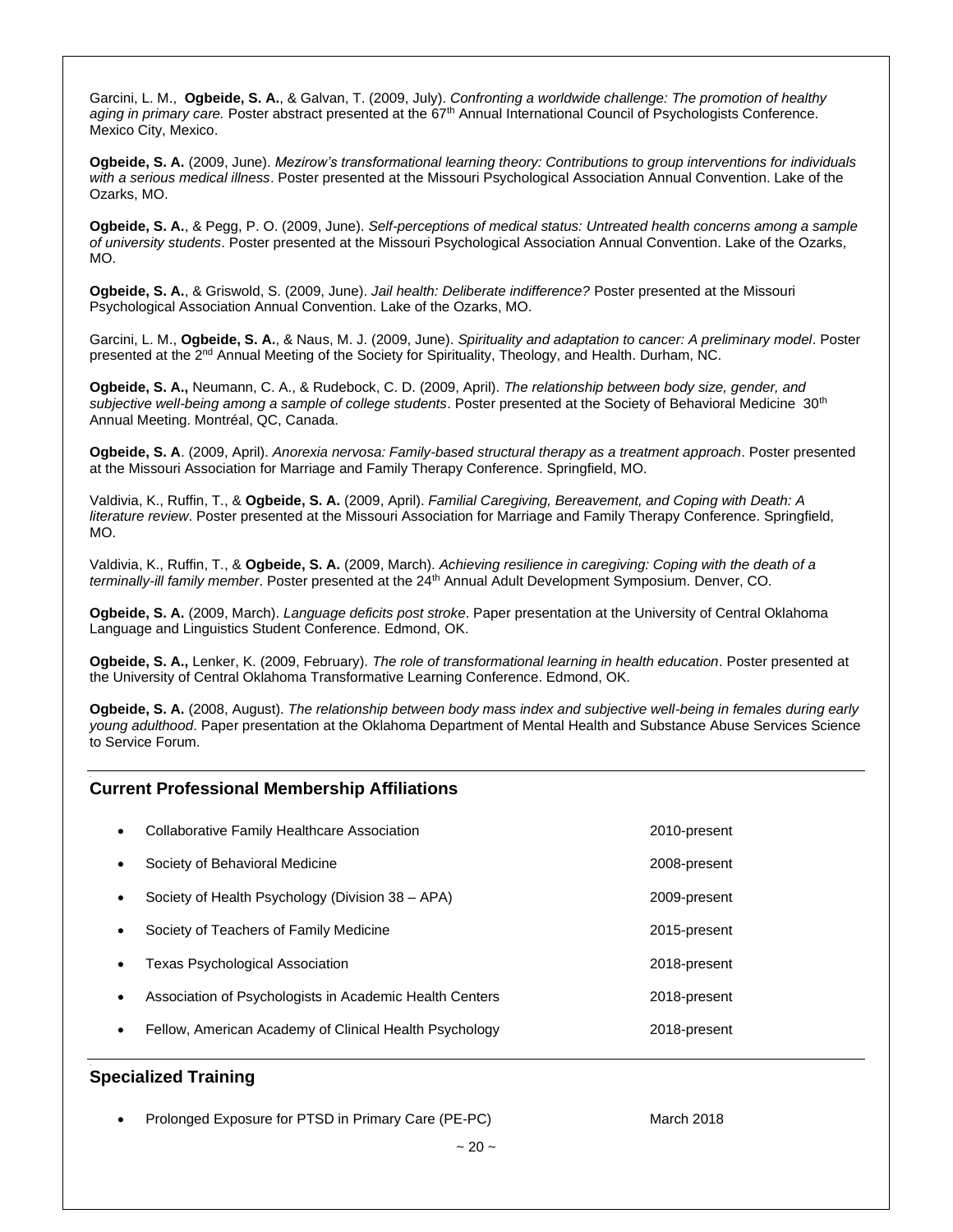| Rauch & Cigrang Training Institute, LLC<br>Completed six months of clinical supervision                                                                                                                                                                                                                                                                                                                                                                                                                                                                                          |                  |  |
|----------------------------------------------------------------------------------------------------------------------------------------------------------------------------------------------------------------------------------------------------------------------------------------------------------------------------------------------------------------------------------------------------------------------------------------------------------------------------------------------------------------------------------------------------------------------------------|------------------|--|
| Psychological First Aid Training Online<br>The National Child Traumatic Stress Network<br>Completed six-hour online training course                                                                                                                                                                                                                                                                                                                                                                                                                                              | <b>July 2020</b> |  |
| <b>Honors and Awards</b>                                                                                                                                                                                                                                                                                                                                                                                                                                                                                                                                                         |                  |  |
| Second Place Award in Innovations in Health Science Education<br>"Program for the Integrated Training of Counselors in Healthcare"<br>UT Shine Academy of Health Science Education Annual Conference                                                                                                                                                                                                                                                                                                                                                                             | February 2021    |  |
| 2020 Excellence in Clinical Health Psychology by an Early Career<br>Professional Award - Society for Health Psychology (Division 38),<br>American Psychological Association                                                                                                                                                                                                                                                                                                                                                                                                      | August 2020      |  |
| 2019 Missouri Psychological Association (MoPA) Integrated Care Champion:<br>This award recognizes a Missouri psychologist who has made significant<br>contributions in the area if integrated healthcare through clinical service,<br>research, training, advocacy, and/or outreach. This award is given by<br>the MoPA Integrated Care Committee.                                                                                                                                                                                                                               | June 2019        |  |
| 2019 UTSA President's Distinguished Achievement Award<br>For Innovation and Impact for the Program for the Integrated Training of<br>Counselors in Behavioral Health (PITCH)                                                                                                                                                                                                                                                                                                                                                                                                     | April 2019       |  |
| Innovations, both in the areas of learning and research, are central to UTSA's vision of becoming a model for student<br>success, a great research university, and an exemplar for strategic growth and excellence. Founded in fall 2018 to foster and<br>celebrate innovative thinking at UTSA, the President's Innovation and Impact $(l^2)$ Award, will recognize creative and<br>innovative projects of high impact that emerge from UTSA.                                                                                                                                   |                  |  |
| Outstanding Early Career Psychologists Contributions Award<br>Association of Psychologists in Academic Health Centers                                                                                                                                                                                                                                                                                                                                                                                                                                                            | February 2019    |  |
| Nominees for the Outstanding Early Career Psychologist Contributions to Psychology in Academic Health Centers should<br>be exemplary post-doctoral fellows or psychologists less than 10 years post-degree whose work in medical school and<br>academic health care settings has demonstrated excellence in enhancing the role of psychologists in education, research,<br>and/or clinical care.                                                                                                                                                                                 |                  |  |
| Wingspread Honoree Award (CFHA)                                                                                                                                                                                                                                                                                                                                                                                                                                                                                                                                                  | October 2018     |  |
| In 1994, a group of early pioneers and advocates, led by Don Bloch, convened at the Frank Lloyd Wright designed home-<br>turned-conference facility, Wingspread, to organize a national agenda for collaborative, family healthcare. These early<br>leaders embodied innovative spirit, tenacity, entrepreneurship, and an understanding that we are each other's best teachers.<br>Their passion and a fundamental commitment to the advancement of patient and family centered health care fueled the<br>beginnings of the Collaborative Family Healthcare Association (CFHA). |                  |  |
| Wingspread Honorees are individuals who both embody the characteristics of our early leaders and who have positively<br>impacted the lives of their students, mentees, or colleagues through their work.                                                                                                                                                                                                                                                                                                                                                                         |                  |  |
| Mental Health in Corrections Conference<br>Second Place Poster Presentation Award for Outstanding Scholarship                                                                                                                                                                                                                                                                                                                                                                                                                                                                    | April 2014       |  |
| Research and Dissemination Center Assistantship<br>Forest Institute                                                                                                                                                                                                                                                                                                                                                                                                                                                                                                              | 2011-2012        |  |
| Outstanding Graduate Student in Psychology<br>Ozarks Area Psychological Association                                                                                                                                                                                                                                                                                                                                                                                                                                                                                              | May 2011         |  |
| <b>Student Delegate</b><br>National Council of Schools and Programs of Professional Psychology<br>2011 Mid-Winter Conference, San Juan, Puerto Rico<br>$\sim$ 21 $\sim$                                                                                                                                                                                                                                                                                                                                                                                                          | January 2011     |  |